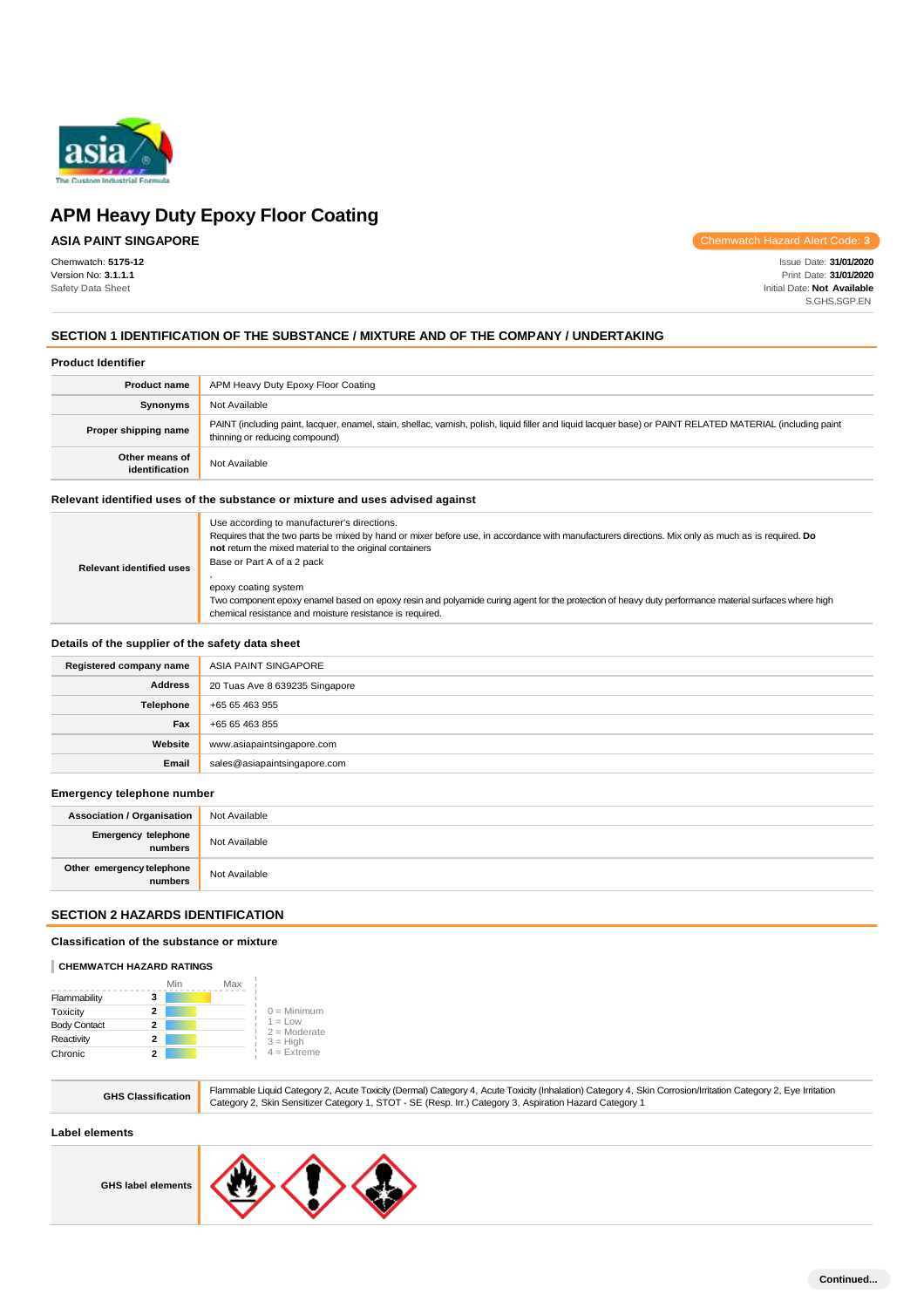| <b>SIGNAL WORD</b>  | <b>DANGER</b>                                |
|---------------------|----------------------------------------------|
| Hazard statement(s) |                                              |
| <b>H225</b>         | Highly flammable liquid and vapour           |
| H312                | Harmful in contact with skin                 |
| H332                | Harmful if inhaled                           |
| H315                | Causes skin irritation                       |
| H319                | Causes serious eye irritation                |
| H317                | May cause an allergic skin reaction          |
| H335                | May cause respiratory irritation             |
| H304                | May be fatal if swallowed and enters airways |

### **Precautionary statement(s) Prevention**

| P210 | Keep away from heat, hot surfaces, sparks, open flames and other ignition sources. No smoking. |  |  |
|------|------------------------------------------------------------------------------------------------|--|--|
| P271 | Use only outdoors or in a well-ventilated area.                                                |  |  |
| P280 | Wear protective gloves/protective clothing/eye protection/face protection.                     |  |  |
| P240 | Ground/bond container and receiving equipment.                                                 |  |  |
| P241 | Use explosion-proof electrical/ventilating/lighting/intrinsically safe equipment.              |  |  |
| P242 | Use only non-sparking tools.                                                                   |  |  |
| P243 | Take precautionary measures against static discharge.                                          |  |  |
| P261 | Avoid breathing dust/fume/gas/mist/vapours/spray.                                              |  |  |
| P272 | Contaminated work clothing should not be allowed out of the workplace.                         |  |  |
|      |                                                                                                |  |  |

## **Precautionary statement(s) Response**

| P301+P310      | IF SWALLOWED: Immediately call a POISON CENTER/doctor/physician/first aider                                                      |  |  |
|----------------|----------------------------------------------------------------------------------------------------------------------------------|--|--|
| P331           | Do NOT induce vomiting.                                                                                                          |  |  |
| P370+P378      | In case of fire: Use alcohol resistant foam or normal protein foam for extinction.                                               |  |  |
| P302+P352      | IF ON SKIN: Wash with plenty of water and soap                                                                                   |  |  |
| P305+P351+P338 | IF IN EYES: Rinse cautiously with water for several minutes. Remove contact lenses, if present and easy to do. Continue rinsing. |  |  |
| P312           | Call a POISON CENTER/doctor/physician/first aider/if you feel unwell.                                                            |  |  |
| P333+P313      | If skin irritation or rash occurs: Get medical advice/attention.                                                                 |  |  |
| P337+P313      | If eye irritation persists: Get medical advice/attention.                                                                        |  |  |
| P362+P364      | Take off contaminated clothing and wash it before reuse.                                                                         |  |  |
| P303+P361+P353 | IF ON SKIN (or hair): Take off immediately all contaminated clothing. Rinse skin with water/shower.                              |  |  |
| P304+P340      | IF INHALED: Remove person to fresh air and keep comfortable for breathing.                                                       |  |  |
|                |                                                                                                                                  |  |  |

## **Precautionary statement(s) Storage**

| P403+P235 | Store in a well-ventilated place. Keep cool.                     |
|-----------|------------------------------------------------------------------|
| P405      | Store locked up.                                                 |
| P403+P233 | Store in a well-ventilated place. Keep container tightly closed. |

## **Precautionary statement(s) Disposal**

**P501** Dispose of contents/container to authorised chemical landfill or if organic to high temperature incineration

## **SECTION 3 COMPOSITION / INFORMATION ON INGREDIENTS**

## **Substances**

See section below for composition of Mixtures

## **Mixtures**

| <b>CAS No</b> | %[weight] | <b>Name</b>                                       |
|---------------|-----------|---------------------------------------------------|
| 25036-25-3    | <60       | bisphenol A/ bisphenol A diglycidyl ether polymer |
| 1330-20-7     | < 10      | xylene                                            |
| 108-10-1      | < 10      | methyl isobutyl ketone                            |
| 71-36-3       | < 10      | n-butanol                                         |
| 64742-95-6.   | < 10      | C9-aromatic hydrocarbon solvent                   |

## **SECTION 4 FIRST AID MEASURES**

**Description of first aid measures**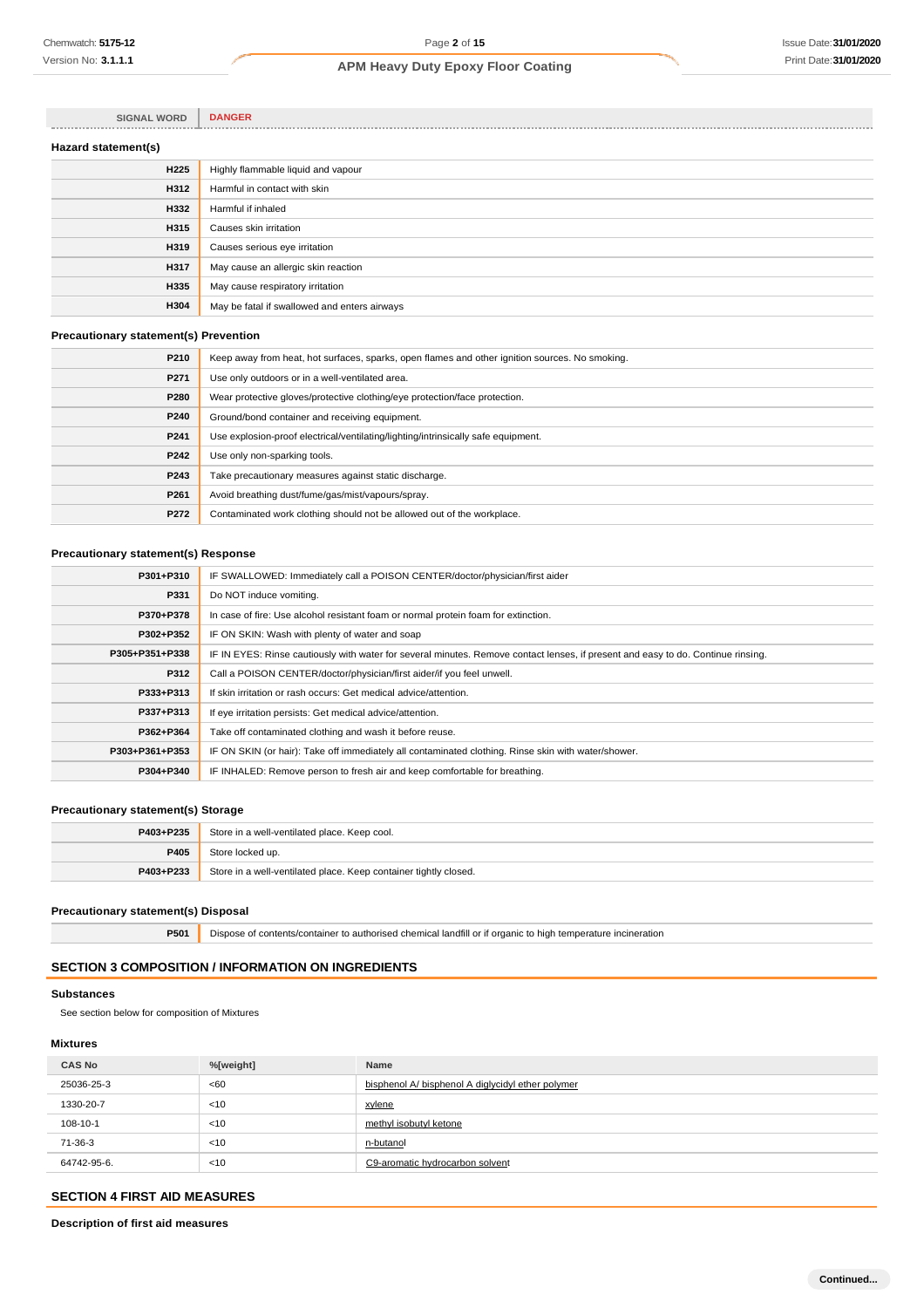| <b>Eye Contact</b>  | If this product comes in contact with the eyes:<br>Wash out immediately with fresh running water.<br>Ensure complete irrigation of the eye by keeping eyelids apart and away from eye and moving the eyelids by occasionally lifting the upper and lower lids.<br>Seek medical attention without delay; if pain persists or recurs seek medical attention.<br>Removal of contact lenses after an eye injury should only be undertaken by skilled personnel.                                                                                                                                                                                                                                     |
|---------------------|-------------------------------------------------------------------------------------------------------------------------------------------------------------------------------------------------------------------------------------------------------------------------------------------------------------------------------------------------------------------------------------------------------------------------------------------------------------------------------------------------------------------------------------------------------------------------------------------------------------------------------------------------------------------------------------------------|
| <b>Skin Contact</b> | If skin contact occurs:<br>Immediately remove all contaminated clothing, including footwear.<br>Flush skin and hair with running water (and soap if available).<br>Seek medical attention in event of irritation.                                                                                                                                                                                                                                                                                                                                                                                                                                                                               |
| <b>Inhalation</b>   | If fumes or combustion products are inhaled remove from contaminated area.<br>Lay patient down. Keep warm and rested.<br>Prostheses such as false teeth, which may block airway, should be removed, where possible, prior to initiating first aid procedures.<br>Apply artificial respiration if not breathing, preferably with a demand valve resuscitator, bag-valve mask device, or pocket mask as trained. Perform CPR if<br>necessary.<br>Transport to hospital, or doctor, without delay.                                                                                                                                                                                                 |
| Ingestion           | If swallowed do NOT induce vomiting.<br>If vomiting occurs, lean patient forward or place on left side (head-down position, if possible) to maintain open airway and prevent aspiration.<br>Observe the patient carefully.<br>Never give liquid to a person showing signs of being sleepy or with reduced awareness; i.e. becoming unconscious.<br>Give water to rinse out mouth, then provide liquid slowly and as much as casualty can comfortably drink.<br>Seek medical advice.<br>Avoid giving milk or oils.<br>Avoid giving alcohol.<br>If spontaneous vomiting appears imminent or occurs, hold patient's head down, lower than their hips to help avoid possible aspiration of vomitus. |

#### **Indication of any immediate medical attention and special treatment needed**

Any material aspirated during vomiting may produce lung injury. Therefore emesis should not be induced mechanically or pharmacologically. Mechanical means should be used if it is considered necessary to evacuate the stomach contents; these include gastric lavage after endotracheal intubation. If spontaneous vomiting has occurred after ingestion, the patient should be monitored for difficult breathing, as adverse effects of aspiration into the lungs may be delayed up to 48 hours. Treat symptomatically.

For acute or short term repeated exposures to xylene:

- Gastro-intestinal absorption is significant with ingestions. For ingestions exceeding 1-2 ml (xylene)/kg, intubation and lavage with cuffed endotracheal tube is recommended. The use of charcoal and cathartics is equivocal.
- Pulmonary absorption is rapid with about 60-65% retained at rest.
- Primary threat to life from ingestion and/or inhalation, is respiratory failure.
- Patients should be quickly evaluated for signs of respiratory distress (e.g. cyanosis, tachypnoea, intercostal retraction, obtundation) and given oxygen. Patients with inadequate tidal volumes or poor arterial blood gases (pO2 < 50 mm Hg or pCO2 > 50 mm Hg) should be intubated.
- ▶ Arrhythmias complicate some hydrocarbon ingestion and/or inhalation and electrocardiographic evidence of myocardial injury has been reported; intravenous lines and cardiac monitors should be established in obviously symptomatic patients. The lungs excrete inhaled solvents, so that hyperventilation improves clearance.
- A chest x-ray should be taken immediately after stabilisation of breathing and circulation to document aspiration and detect the presence of pneumothorax.
- Epinephrine (adrenalin) is not recommended for treatment of bronchospasm because of potential myocardial sensitisation to catecholamines. Inhaled cardioselective bronchodilators (e.g. Alupent, Salbutamol) are the preferred agents, with aminophylline a second choice.

BIOLOGICAL EXPOSURE INDEX - BEI

These represent the determinants observed in specimens collected from a healthy worker exposed at the Exposure Standard (ES or TLV):

| Determinant                    | Index                | Sampling Time       | Comments |
|--------------------------------|----------------------|---------------------|----------|
| Methylhippu-ric acids in urine | 1.5 gm/gm creatinine | End of shift        |          |
|                                | 2 mg/min             | Last 4 hrs of shift |          |

## **SECTION 5 FIREFIGHTING MEASURES**

#### **Extinguishing media**

| $\blacktriangleright$ Foam.              |
|------------------------------------------|
| Dry chemical powder.                     |
| ▶ BCF (where regulations permit).        |
| Carbon dioxide.                          |
| ▶ Water spray or fog - Large fires only. |
|                                          |

#### **Special hazards arising from the substrate or mixture**

| <b>Fire Incompatibility</b>    | Avoid contamination with oxidising agents i.e. nitrates, oxidising acids, chlorine bleaches, pool chlorine etc. as ignition may result                                                                                                                                                                                                                                                                                                                                                                                                                                                                                                                                                                                                                                                           |  |  |
|--------------------------------|--------------------------------------------------------------------------------------------------------------------------------------------------------------------------------------------------------------------------------------------------------------------------------------------------------------------------------------------------------------------------------------------------------------------------------------------------------------------------------------------------------------------------------------------------------------------------------------------------------------------------------------------------------------------------------------------------------------------------------------------------------------------------------------------------|--|--|
| <b>Advice for firefighters</b> |                                                                                                                                                                                                                                                                                                                                                                                                                                                                                                                                                                                                                                                                                                                                                                                                  |  |  |
| <b>Fire Fighting</b>           | Alert Fire Brigade and tell them location and nature of hazard.<br>• May be violently or explosively reactive.<br>▶ Wear breathing apparatus plus protective gloves in the event of a fire.<br>▶ Prevent, by any means available, spillage from entering drains or water course.<br>Consider evacuation (or protect in place).<br>Fight fire from a safe distance, with adequate cover.<br>If safe, switch off electrical equipment until vapour fire hazard removed.<br>• Use water delivered as a fine spray to control the fire and cool adjacent area.<br>Avoid spraying water onto liquid pools.<br>Do not approach containers suspected to be hot.<br>• Cool fire exposed containers with water spray from a protected location.<br>If safe to do so, remove containers from path of fire. |  |  |
| <b>Fire/Explosion Hazard</b>   | • Liquid and vapour are highly flammable.<br>Severe fire hazard when exposed to heat, flame and/or oxidisers.<br>▶ Vapour may travel a considerable distance to source of ignition.<br>• Heating may cause expansion or decomposition leading to violent rupture of containers.<br>• On combustion, may emit toxic fumes of carbon monoxide (CO).<br>Combustion products include, carbon dioxide (CO2), aldehydes, formaldehyde, hydrogen chloride, phosgene, other pyrolysis products typical of burning organic                                                                                                                                                                                                                                                                                |  |  |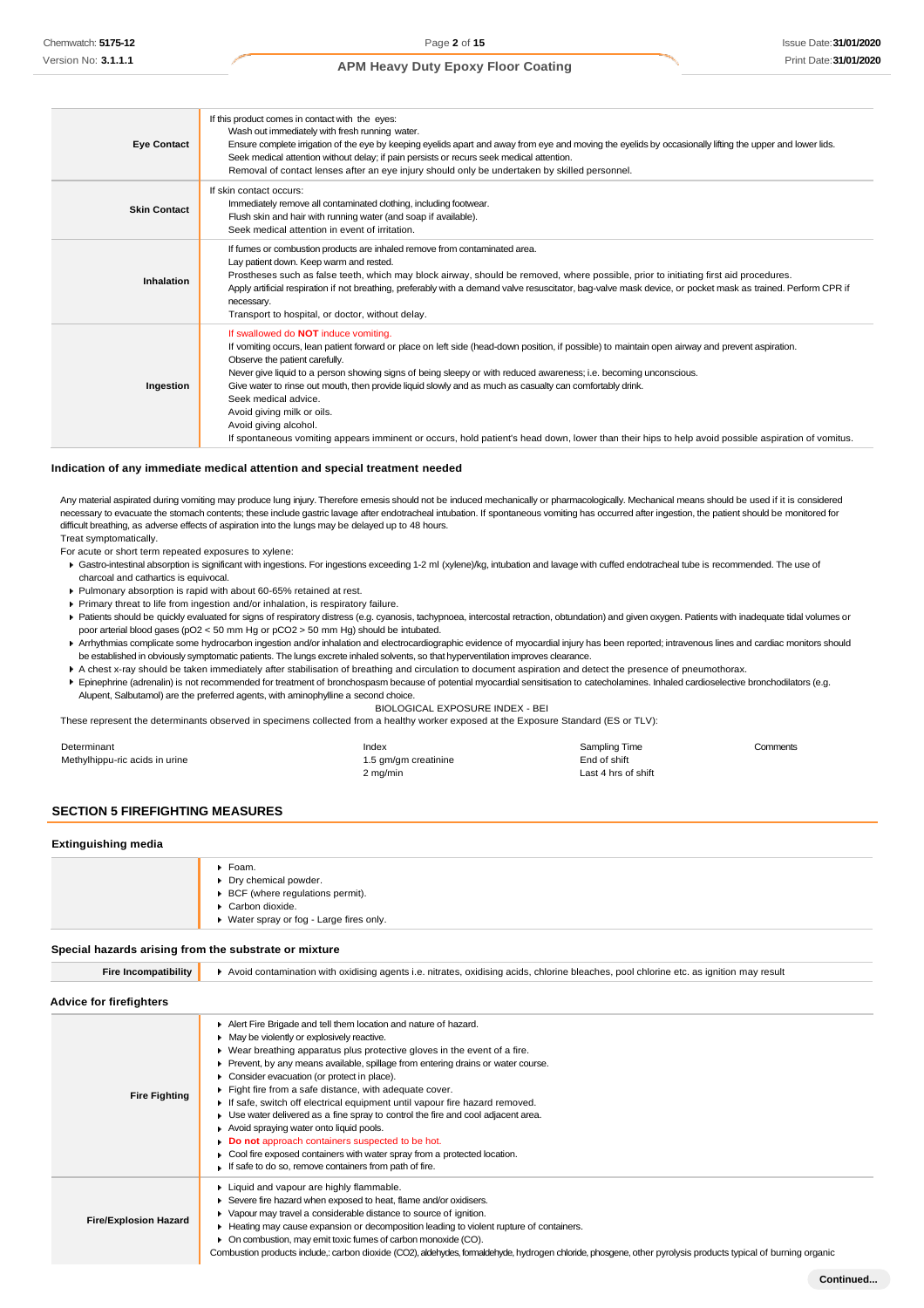material**WARNING**: Long standing in contact with air and light may result in the formationof potentially explosive peroxides.

## **SECTION 6 ACCIDENTAL RELEASE MEASURES**

| <b>Minor Spills</b> | Remove all ignition sources.<br>Clean up all spills immediately.<br>Avoid breathing vapours and contact with skin and eyes.<br>Control personal contact with the substance, by using protective equipment.<br>Contain and absorb small quantities with vermiculite or other absorbent material.<br>Wipe up.<br>Collect residues in a flammable waste container.<br>In the event of a spill of a reactive diluent, the focus is on containing the spill to prevent contamination of soil and surface or ground water.<br>If irritating vapors are present, an approved air-purifying respirator with organic vapor canister is recommended for cleaning up spills and leaks.<br>For small spills, reactive diluents should be absorbed with sand.                                                                                                                                                                                                                                                                                                                                                                                                                                                                                                                                                                                          |
|---------------------|-------------------------------------------------------------------------------------------------------------------------------------------------------------------------------------------------------------------------------------------------------------------------------------------------------------------------------------------------------------------------------------------------------------------------------------------------------------------------------------------------------------------------------------------------------------------------------------------------------------------------------------------------------------------------------------------------------------------------------------------------------------------------------------------------------------------------------------------------------------------------------------------------------------------------------------------------------------------------------------------------------------------------------------------------------------------------------------------------------------------------------------------------------------------------------------------------------------------------------------------------------------------------------------------------------------------------------------------|
| <b>Major Spills</b> | Industrial spills or releases of reactive diluents are infrequent and generally contained. If a large spill does occur, the material should be captured, collected,<br>and reprocessed or disposed of according to applicable governmental requirements.<br>An approved air-purifying respirator with organic-vapor canister is recommended for emergency work.<br>Clear area of personnel and move upwind.<br>Alert Fire Brigade and tell them location and nature of hazard.<br>May be violently or explosively reactive.<br>Wear breathing apparatus plus protective gloves.<br>Prevent, by any means available, spillage from entering drains or water course.<br>Consider evacuation (or protect in place).<br>No smoking, naked lights or ignition sources.<br>Increase ventilation.<br>Stop leak if safe to do so.<br>Water spray or fog may be used to disperse /absorb vapour.<br>Contain spill with sand, earth or vermiculite.<br>Use only spark-free shovels and explosion proof equipment.<br>Collect recoverable product into labelled containers for recycling.<br>Absorb remaining product with sand, earth or vermiculite.<br>Collect solid residues and seal in labelled drums for disposal.<br>Wash area and prevent runoff into drains.<br>If contamination of drains or waterways occurs, advise emergency services. |

Personal Protective Equipment advice is contained in Section 8 of the SDS.

## **SECTION 7 HANDLING AND STORAGE**

| Precautions for safe handling |                                                                                                                                                                                                                                                                                                                                                                                                                                                                                                                                                                                                                                                                                                                                                                                                                                                                                                                                                                                                                                                                                                                                                                                                                                                                                                                                        |
|-------------------------------|----------------------------------------------------------------------------------------------------------------------------------------------------------------------------------------------------------------------------------------------------------------------------------------------------------------------------------------------------------------------------------------------------------------------------------------------------------------------------------------------------------------------------------------------------------------------------------------------------------------------------------------------------------------------------------------------------------------------------------------------------------------------------------------------------------------------------------------------------------------------------------------------------------------------------------------------------------------------------------------------------------------------------------------------------------------------------------------------------------------------------------------------------------------------------------------------------------------------------------------------------------------------------------------------------------------------------------------|
| Safe handling                 | Containers, even those that have been emptied, may contain explosive vapours.<br>Do NOT cut, drill, grind, weld or perform similar operations on or near containers.<br>DO NOT allow clothing wet with material to stay in contact with skin<br>Avoid all personal contact, including inhalation.<br>Wear protective clothing when risk of exposure occurs.<br>Use in a well-ventilated area.<br>Prevent concentration in hollows and sumps.<br>DO NOT enter confined spaces until atmosphere has been checked.<br>Avoid smoking, naked lights, heat or ignition sources.<br>When handling, DO NOT eat, drink or smoke.<br>Vapour may ignite on pumping or pouring due to static electricity.<br>DO NOT use plastic buckets.<br>Earth and secure metal containers when dispensing or pouring product.<br>Use spark-free tools when handling.<br>Avoid contact with incompatible materials.<br>Keep containers securely sealed.<br>Avoid physical damage to containers.<br>Always wash hands with soap and water after handling.<br>Work clothes should be laundered separately.<br>Use good occupational work practice.<br>Observe manufacturer's storage and handling recommendations contained within this MSDS.<br>Atmosphere should be regularly checked against established exposure standards to ensure safe working conditions. |
| Other information             | Store in original containers in approved flame-proof area.<br>No smoking, naked lights, heat or ignition sources.<br>DO NOT store in pits, depressions, basements or areas where vapours may be trapped.<br>Keep containers securely sealed.<br>Store away from incompatible materials in a cool, dry well ventilated area.<br>Protect containers against physical damage and check regularly for leaks.<br>Observe manufacturer's storage and handling recommendations contained within this MSDS.                                                                                                                                                                                                                                                                                                                                                                                                                                                                                                                                                                                                                                                                                                                                                                                                                                    |

|  |  |  | Conditions for safe storage, including any incompatibilities |
|--|--|--|--------------------------------------------------------------|
|--|--|--|--------------------------------------------------------------|

| Suitable container | Packing as supplied by manufacturer.<br>Plastic containers may only be used if approved for flammable liquid.<br>• Check that containers are clearly labelled and free from leaks.<br>For low viscosity materials (i): Drums and jerry cans must be of the non-removable head type. (ii): Where a can is to be used as an inner package, the can<br>must have a screwed enclosure.<br>For materials with a viscosity of at least 2680 cSt. (23 deg. C)<br>For manufactured product having a viscosity of at least 250 cSt. (23 deg. C)<br>▶ Manufactured product that requires stirring before use and having a viscosity of at least 20 cSt (25 deg. C): (i) Removable head packaging; (ii) Cans with<br>friction closures and (iii) low pressure tubes and cartridges may be used. |
|--------------------|--------------------------------------------------------------------------------------------------------------------------------------------------------------------------------------------------------------------------------------------------------------------------------------------------------------------------------------------------------------------------------------------------------------------------------------------------------------------------------------------------------------------------------------------------------------------------------------------------------------------------------------------------------------------------------------------------------------------------------------------------------------------------------------|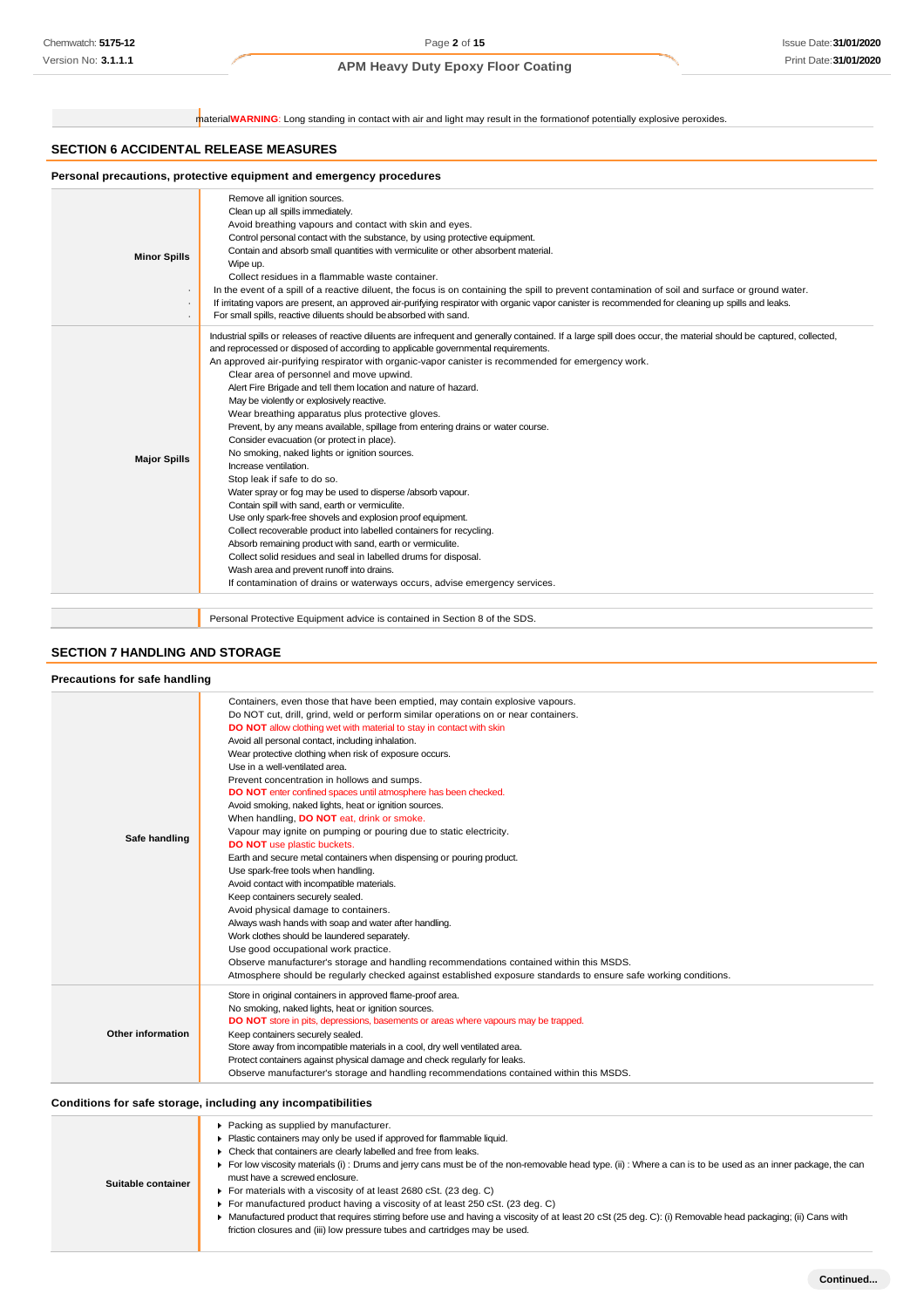|                         | Where combination packages are used, and the inner packages are of glass, there must be sufficient inert cushioning material in contact with inner and outer<br>packages<br>In addition, where inner packagings are glass and contain liquids of packing group I there must be sufficient inert absorbent to absorb any spillage, unless<br>the outer packaging is a close fitting moulded plastic box and the substances are not incompatible with the plastic.                                                                                                                                                                |
|-------------------------|---------------------------------------------------------------------------------------------------------------------------------------------------------------------------------------------------------------------------------------------------------------------------------------------------------------------------------------------------------------------------------------------------------------------------------------------------------------------------------------------------------------------------------------------------------------------------------------------------------------------------------|
| Storage incompatibility | Segregate from alcohol, water.<br>Reactive diluents are stable under recommended storage conditions, but can decompose at elevated temperatures. In some cases, decomposition can cause<br>pressure build-up in closed systems.<br>Avoid cross contamination between the two liquid parts of product (kit).<br>If two part products are mixed or allowed to mix in proportions other than manufacturer's recommendation, polymerisation with gelation and evolution of heat<br>(exotherm) may occur.<br>This excess heat may generate toxic vapour<br>Avoid reaction with amines, mercaptans, strong acids and oxidising agents |

## **SECTION 8 EXPOSURE CONTROLS / PERSONAL PROTECTION**

## **Control parameters**

## **OCCUPATIONAL EXPOSURE LIMITS (OEL)**

**INGREDIENT DATA**

| Source                                                                        | Ingredient             | <b>Material name</b>            | <b>TWA</b>          | <b>STEL</b>         | Peak          | <b>Notes</b>  |
|-------------------------------------------------------------------------------|------------------------|---------------------------------|---------------------|---------------------|---------------|---------------|
| Singapore Permissible<br><b>Exposure Limits of Toxic</b><br><b>Substances</b> | xylene                 | Xylene                          | 434 mg/m3 / 100 ppm | 150 mg/m3 / 651 ppm | Not Available | Not Available |
| Singapore Permissible<br><b>Exposure Limits of Toxic</b><br><b>Substances</b> | methyl isobutyl ketone | Methyl isobutyl ketone (Hexone) | 205 mg/m3 / 50 ppm  | 75 mg/m3 / 307 ppm  | Not Available | Not Available |
| Singapore Permissible<br><b>Exposure Limits of Toxic</b><br>Substances        | n-butanol              | n-Butanol                       | Not Available       | 50 mg/m3 / 152 ppm  | Not Available | Not Available |

## **EMERGENCY LIMITS**

| Ingredient                                           | <b>Material name</b>                                                                                            |                     | TEEL-1           | TEEL-2           | TEEL-3           |
|------------------------------------------------------|-----------------------------------------------------------------------------------------------------------------|---------------------|------------------|------------------|------------------|
| bisphenol A/ bisphenol A<br>diglycidyl ether polymer | Epoxy resin; (Bisphenol A-Bisphenol A diglycidyl ether polymer)                                                 |                     | $6$ mg/m $3$     | 66 mg/m3         | 400 mg/m3        |
| xylene                                               | Xylenes                                                                                                         |                     | Not<br>Available | Not<br>Available | Not<br>Available |
| methyl isobutyl ketone                               | Methyl isobutyl ketone; (Hexone)                                                                                |                     | 75 ppm           | 75 ppm           | 3000 ppm         |
| n-butanol                                            | Butyl alcohol, n-; (n-Butanol)                                                                                  |                     | 20 ppm           | 50 ppm           | 8000 ppm         |
| C9-aromatic hydrocarbon<br>solvent                   | Aromatic hydrocarbon solvents; (High flash naphtha distillates; Solvent naphtha (petroleum), light<br>aromatic) |                     | $3.1$ ppm        | 34 ppm           | 410 ppm          |
|                                                      |                                                                                                                 |                     |                  |                  |                  |
| Ingredient                                           | <b>Original IDLH</b>                                                                                            | <b>Revised IDLH</b> |                  |                  |                  |
| bisphenol A/ bisphenol A<br>diglycidyl ether polymer | Not Available<br>Not Available                                                                                  |                     |                  |                  |                  |
| xylene                                               | 900 ppm<br>1,000 ppm                                                                                            |                     |                  |                  |                  |
| methyl isobutyl ketone                               | 500 ppm<br>3,000 ppm                                                                                            |                     |                  |                  |                  |
| n-butanol                                            | 8,000 ppm                                                                                                       | 1,400 [LEL] ppm     |                  |                  |                  |
| C9-aromatic hydrocarbon<br>solvent                   | Not Available                                                                                                   | Not Available       |                  |                  |                  |

#### **Exposure controls**

| Appropriate engineering<br>controls | Engineering controls are used to remove a hazard or place a barrier between the worker and the hazard. Well-designed engineering controls can be highly<br>effective in protecting workers and will typically be independent of worker interactions to provide this high level of protection.<br>The basic types of engineering controls are:<br>Process controls which involve changing the way a job activity or process is done to reduce the risk.<br>Enclosure and/or isolation of emission source which keeps a selected hazard "physically" away from the worker and ventilation that strategically "adds" and<br>"removes" air in the work environment. Ventilation can remove or dilute an air contaminant if designed properly. The design of a ventilation system must match<br>the particular process and chemical or contaminant in use.<br>Employers may need to use multiple types of controls to prevent employee overexposure.<br>For flammable liquids and flammable gases, local exhaust ventilation or a process enclosure ventilation system may be required. Ventilation equipment should<br>be explosion-resistant.<br>Air contaminants generated in the workplace possess varying "escape" velocities which, in turn, determine the "capture velocities" of fresh circulating air<br>required to effectively remove the contaminant. |                                              |  |  |
|-------------------------------------|--------------------------------------------------------------------------------------------------------------------------------------------------------------------------------------------------------------------------------------------------------------------------------------------------------------------------------------------------------------------------------------------------------------------------------------------------------------------------------------------------------------------------------------------------------------------------------------------------------------------------------------------------------------------------------------------------------------------------------------------------------------------------------------------------------------------------------------------------------------------------------------------------------------------------------------------------------------------------------------------------------------------------------------------------------------------------------------------------------------------------------------------------------------------------------------------------------------------------------------------------------------------------------------------------------------------------------------------------------------|----------------------------------------------|--|--|
|                                     | Type of Contaminant:                                                                                                                                                                                                                                                                                                                                                                                                                                                                                                                                                                                                                                                                                                                                                                                                                                                                                                                                                                                                                                                                                                                                                                                                                                                                                                                                         | Air Speed:                                   |  |  |
|                                     | solvent, vapours, degreasing etc., evaporating from tank (in still air).                                                                                                                                                                                                                                                                                                                                                                                                                                                                                                                                                                                                                                                                                                                                                                                                                                                                                                                                                                                                                                                                                                                                                                                                                                                                                     | $0.25 - 0.5$ m/s<br>$(50-100)$<br>f/min.)    |  |  |
|                                     | aerosols, fumes from pouring operations, intermittent container filling, low speed conveyer transfers, welding, spray drift, plating acid fumes,<br>pickling (released at low velocity into zone of active generation)                                                                                                                                                                                                                                                                                                                                                                                                                                                                                                                                                                                                                                                                                                                                                                                                                                                                                                                                                                                                                                                                                                                                       | $0.5 - 1$ m/s<br>$(100 - 200)$<br>$f/min.$ ) |  |  |
|                                     |                                                                                                                                                                                                                                                                                                                                                                                                                                                                                                                                                                                                                                                                                                                                                                                                                                                                                                                                                                                                                                                                                                                                                                                                                                                                                                                                                              |                                              |  |  |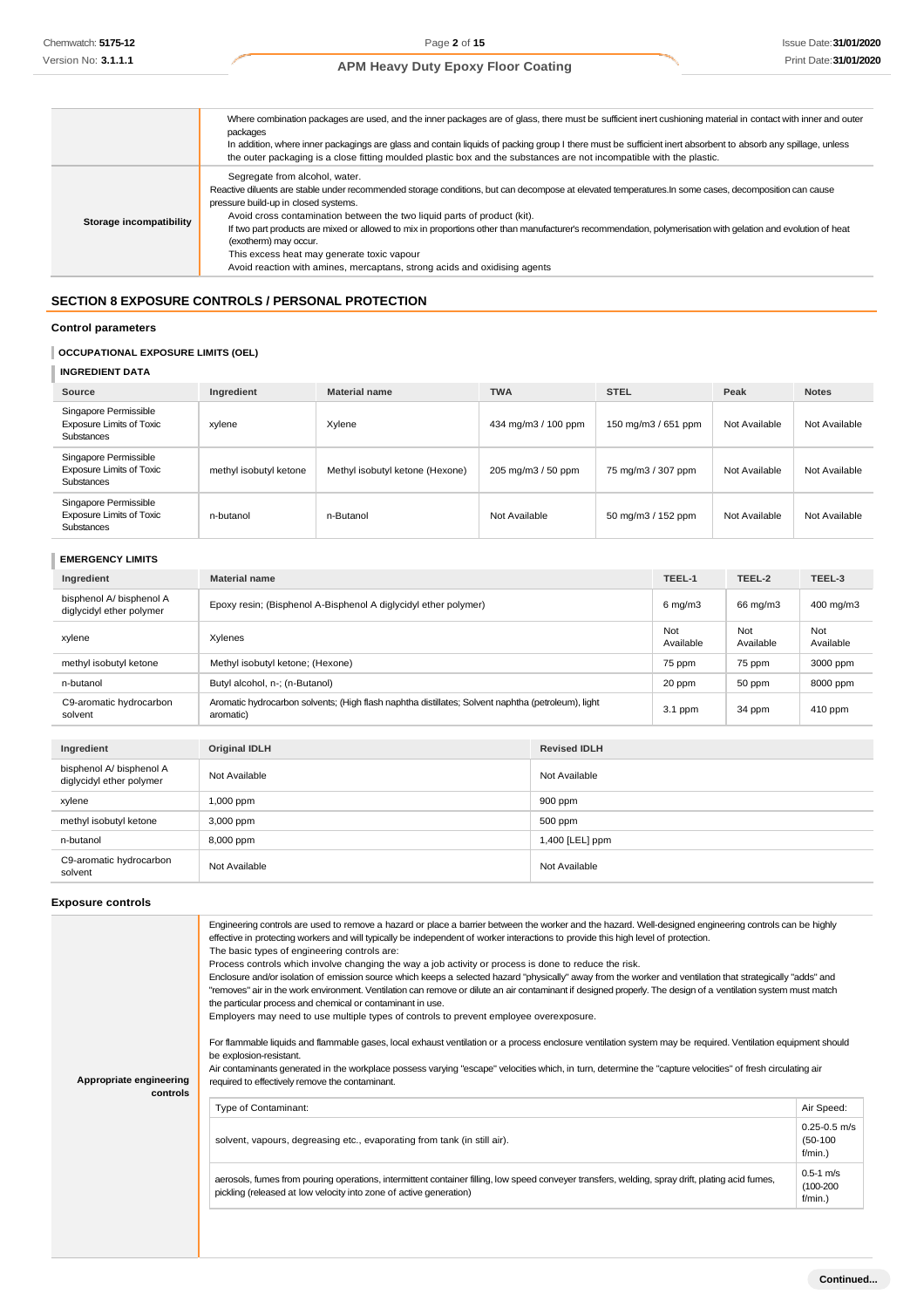|                            | $1 - 2.5$ m/s<br>direct spray, spray painting in shallow booths, drum filling, conveyer loading, crusher dusts, gas discharge (active generation into zone of<br>$(200 - 500)$<br>rapid air motion)<br>$f/min.$ )                                                                                                                                                                                                                                                                                                                                                                                                                                                                                                                                                                                                                                                                                                                                                                                                                                                                                                                                                                                                                                                                                                                                                                                                                                                                                                                                                                                                                                                                                                                                                                                                                                                                                                                                                                                                                                                                                                                                                                                                                                                                                                                                                                                                                                                                                                                             |                                  |  |
|----------------------------|-----------------------------------------------------------------------------------------------------------------------------------------------------------------------------------------------------------------------------------------------------------------------------------------------------------------------------------------------------------------------------------------------------------------------------------------------------------------------------------------------------------------------------------------------------------------------------------------------------------------------------------------------------------------------------------------------------------------------------------------------------------------------------------------------------------------------------------------------------------------------------------------------------------------------------------------------------------------------------------------------------------------------------------------------------------------------------------------------------------------------------------------------------------------------------------------------------------------------------------------------------------------------------------------------------------------------------------------------------------------------------------------------------------------------------------------------------------------------------------------------------------------------------------------------------------------------------------------------------------------------------------------------------------------------------------------------------------------------------------------------------------------------------------------------------------------------------------------------------------------------------------------------------------------------------------------------------------------------------------------------------------------------------------------------------------------------------------------------------------------------------------------------------------------------------------------------------------------------------------------------------------------------------------------------------------------------------------------------------------------------------------------------------------------------------------------------------------------------------------------------------------------------------------------------|----------------------------------|--|
|                            | Within each range the appropriate value depends on:                                                                                                                                                                                                                                                                                                                                                                                                                                                                                                                                                                                                                                                                                                                                                                                                                                                                                                                                                                                                                                                                                                                                                                                                                                                                                                                                                                                                                                                                                                                                                                                                                                                                                                                                                                                                                                                                                                                                                                                                                                                                                                                                                                                                                                                                                                                                                                                                                                                                                           |                                  |  |
|                            | Lower end of the range                                                                                                                                                                                                                                                                                                                                                                                                                                                                                                                                                                                                                                                                                                                                                                                                                                                                                                                                                                                                                                                                                                                                                                                                                                                                                                                                                                                                                                                                                                                                                                                                                                                                                                                                                                                                                                                                                                                                                                                                                                                                                                                                                                                                                                                                                                                                                                                                                                                                                                                        | Upper end of the range           |  |
|                            | 1: Room air currents minimal or favourable to capture                                                                                                                                                                                                                                                                                                                                                                                                                                                                                                                                                                                                                                                                                                                                                                                                                                                                                                                                                                                                                                                                                                                                                                                                                                                                                                                                                                                                                                                                                                                                                                                                                                                                                                                                                                                                                                                                                                                                                                                                                                                                                                                                                                                                                                                                                                                                                                                                                                                                                         | 1: Disturbing room air currents  |  |
|                            | 2: Contaminants of low toxicity or of nuisance value only.                                                                                                                                                                                                                                                                                                                                                                                                                                                                                                                                                                                                                                                                                                                                                                                                                                                                                                                                                                                                                                                                                                                                                                                                                                                                                                                                                                                                                                                                                                                                                                                                                                                                                                                                                                                                                                                                                                                                                                                                                                                                                                                                                                                                                                                                                                                                                                                                                                                                                    | 2: Contaminants of high toxicity |  |
|                            | 3: Intermittent, low production.                                                                                                                                                                                                                                                                                                                                                                                                                                                                                                                                                                                                                                                                                                                                                                                                                                                                                                                                                                                                                                                                                                                                                                                                                                                                                                                                                                                                                                                                                                                                                                                                                                                                                                                                                                                                                                                                                                                                                                                                                                                                                                                                                                                                                                                                                                                                                                                                                                                                                                              | 3: High production, heavy use    |  |
|                            | 4: Large hood or large air mass in motion                                                                                                                                                                                                                                                                                                                                                                                                                                                                                                                                                                                                                                                                                                                                                                                                                                                                                                                                                                                                                                                                                                                                                                                                                                                                                                                                                                                                                                                                                                                                                                                                                                                                                                                                                                                                                                                                                                                                                                                                                                                                                                                                                                                                                                                                                                                                                                                                                                                                                                     | 4: Small hood-local control only |  |
|                            | Simple theory shows that air velocity falls rapidly with distance away from the opening of a simple extraction pipe. Velocity generally decreases with the square<br>of distance from the extraction point (in simple cases). Therefore the air speed at the extraction point should be adjusted, accordingly, after reference to<br>distance from the contaminating source. The air velocity at the extraction fan, for example, should be a minimum of 1-2 m/s (200-400 f/min.) for extraction of<br>solvents generated in a tank 2 meters distant from the extraction point. Other mechanical considerations, producing performance deficits within the extraction<br>apparatus, make it essential that theoretical air velocities are multiplied by factors of 10 or more when extraction systems are installed or used.                                                                                                                                                                                                                                                                                                                                                                                                                                                                                                                                                                                                                                                                                                                                                                                                                                                                                                                                                                                                                                                                                                                                                                                                                                                                                                                                                                                                                                                                                                                                                                                                                                                                                                                  |                                  |  |
| <b>Personal protection</b> |                                                                                                                                                                                                                                                                                                                                                                                                                                                                                                                                                                                                                                                                                                                                                                                                                                                                                                                                                                                                                                                                                                                                                                                                                                                                                                                                                                                                                                                                                                                                                                                                                                                                                                                                                                                                                                                                                                                                                                                                                                                                                                                                                                                                                                                                                                                                                                                                                                                                                                                                               |                                  |  |
| Eye and face protection    | Safety glasses with side shields.<br>Chemical goggles.<br>▶ Contact lenses may pose a special hazard; soft contact lenses may absorb and concentrate irritants. A written policy document, describing the wearing of<br>lenses or restrictions on use, should be created for each workplace or task. This should include a review of lens absorption and adsorption for the class of<br>chemicals in use and an account of injury experience. Medical and first-aid personnel should be trained in their removal and suitable equipment should be<br>readily available. In the event of chemical exposure, begin eye irrigation immediately and remove contact lens as soon as practicable. Lens should be removed<br>at the first signs of eye redness or irritation - lens should be removed in a clean environment only after workers have washed hands thoroughly. [CDC NIOSH<br>Current Intelligence Bulletin 59], [AS/NZS 1336 or national equivalent]                                                                                                                                                                                                                                                                                                                                                                                                                                                                                                                                                                                                                                                                                                                                                                                                                                                                                                                                                                                                                                                                                                                                                                                                                                                                                                                                                                                                                                                                                                                                                                                  |                                  |  |
| <b>Skin protection</b>     | See Hand protection below                                                                                                                                                                                                                                                                                                                                                                                                                                                                                                                                                                                                                                                                                                                                                                                                                                                                                                                                                                                                                                                                                                                                                                                                                                                                                                                                                                                                                                                                                                                                                                                                                                                                                                                                                                                                                                                                                                                                                                                                                                                                                                                                                                                                                                                                                                                                                                                                                                                                                                                     |                                  |  |
| Hands/feet protection      | <b>NOTE:</b><br>The material may produce skin sensitisation in predisposed individuals. Care must be taken, when removing gloves and other protective equipment, to avoid<br>all possible skin contact.<br>▶ Contaminated leather items, such as shoes, belts and watch-bands should be removed and destroyed.<br>The selection of suitable gloves does not only depend on the material, but also on further marks of quality which vary from manufacturer to manufacturer. Where<br>the chemical is a preparation of several substances, the resistance of the glove material can not be calculated in advance and has therefore to be checked prior<br>to the application.<br>The exact break through time for substances has to be obtained from the manufacturer of the protective gloves and has to be observed when making a final<br>choice.<br>Suitability and durability of glove type is dependent on usage. Important factors in the selection of gloves include:<br>Firequency and duration of contact,<br>• chemical resistance of glove material,<br>▶ glove thickness and<br>$\bullet$ dexterity<br>Select gloves tested to a relevant standard (e.g. Europe EN 374, US F739, AS/NZS 2161.1 or national equivalent).<br>> When prolonged or frequently repeated contact may occur, a glove with a protection class of 5 or higher (breakthrough time greater than 240 minutes<br>according to EN 374, AS/NZS 2161.10.1 or national equivalent) is recommended.<br>▶ When only brief contact is expected, a glove with a protection class of 3 or higher (breakthrough time greater than 60 minutes according to EN 374, AS/NZS<br>2161.10.1 or national equivalent) is recommended.<br>▶ Some glove polymer types are less affected by movement and this should be taken into account when considering gloves for long-term use.<br>• Contaminated gloves should be replaced.<br>Gloves must only be wom on clean hands. After using gloves, hands should be washed and dried thoroughly. Application of a non-perfumed moisturiser is<br>recommended.<br>• When handling liquid-grade epoxy resins wear chemically protective gloves (e.g nitrile or nitrile-butatoluene rubber), boots and aprons.<br>. DO NOT use cotton or leather (which absorb and concentrate the resin), polyvinyl chloride, rubber or polyethylene gloves (which absorb the resin).<br>DO NOT use barrier creams containing emulsified fats and oils as these may absorb the resin; silicone-based barrier creams should be reviewed prior to<br>use. |                                  |  |
| <b>Body protection</b>     | See Other protection below                                                                                                                                                                                                                                                                                                                                                                                                                                                                                                                                                                                                                                                                                                                                                                                                                                                                                                                                                                                                                                                                                                                                                                                                                                                                                                                                                                                                                                                                                                                                                                                                                                                                                                                                                                                                                                                                                                                                                                                                                                                                                                                                                                                                                                                                                                                                                                                                                                                                                                                    |                                  |  |
| Other protection           | • Overalls.<br>PVC Apron.<br>PVC protective suit may be required if exposure severe.<br>Eyewash unit.<br>Ensure there is ready access to a safety shower.<br>Some plastic personal protective equipment (PPE) (e.g. gloves, aprons, overshoes) are not recommended as they may produce static electricity.<br>For large scale or continuous use wear tight-weave non-static clothing (no metallic fasteners, cuffs or pockets).<br>Non sparking safety or conductive footwear should be considered. Conductive footwear describes a boot or shoe with a sole made from a conductive compound<br>chemically bound to the bottom components, for permanent control to electrically ground the foot an shall dissipate static electricity from the body to reduce the<br>possibility of ignition of volatile compounds. Electrical resistance must range between 0 to 500,000 ohms. Conductive shoes should be stored in lockers close<br>to the room in which they are worn. Personnel who have been issued conductive footwear should not wear them from their place of work to their homes and<br>return.                                                                                                                                                                                                                                                                                                                                                                                                                                                                                                                                                                                                                                                                                                                                                                                                                                                                                                                                                                                                                                                                                                                                                                                                                                                                                                                                                                                                                                     |                                  |  |
| <b>Thermal hazards</b>     | Not Available                                                                                                                                                                                                                                                                                                                                                                                                                                                                                                                                                                                                                                                                                                                                                                                                                                                                                                                                                                                                                                                                                                                                                                                                                                                                                                                                                                                                                                                                                                                                                                                                                                                                                                                                                                                                                                                                                                                                                                                                                                                                                                                                                                                                                                                                                                                                                                                                                                                                                                                                 |                                  |  |
|                            |                                                                                                                                                                                                                                                                                                                                                                                                                                                                                                                                                                                                                                                                                                                                                                                                                                                                                                                                                                                                                                                                                                                                                                                                                                                                                                                                                                                                                                                                                                                                                                                                                                                                                                                                                                                                                                                                                                                                                                                                                                                                                                                                                                                                                                                                                                                                                                                                                                                                                                                                               |                                  |  |

## **Recommended material(s)**

**GLOVE SELECTION INDEX**

Glove selection is based on a modified presentation of the:

*"***Forsberg Clothing Performance Index".**

The effect(s) of the following substance(s) are taken into account in the *computergenerated* selection:

## **Respiratory protection**

Type A Filter of sufficient capacity. (AS/NZS 1716 & 1715, EN 143:2000 & 149:2001, ANSI Z88 or national equivalent)

Where the concentration of gas/particulates in the breathing zone, approaches or exceeds the "Exposure Standard" (or ES), respiratory protection is required.

Degree of protection varies with both face-piece and Class of filter; the nature of protection varies with Type of filter.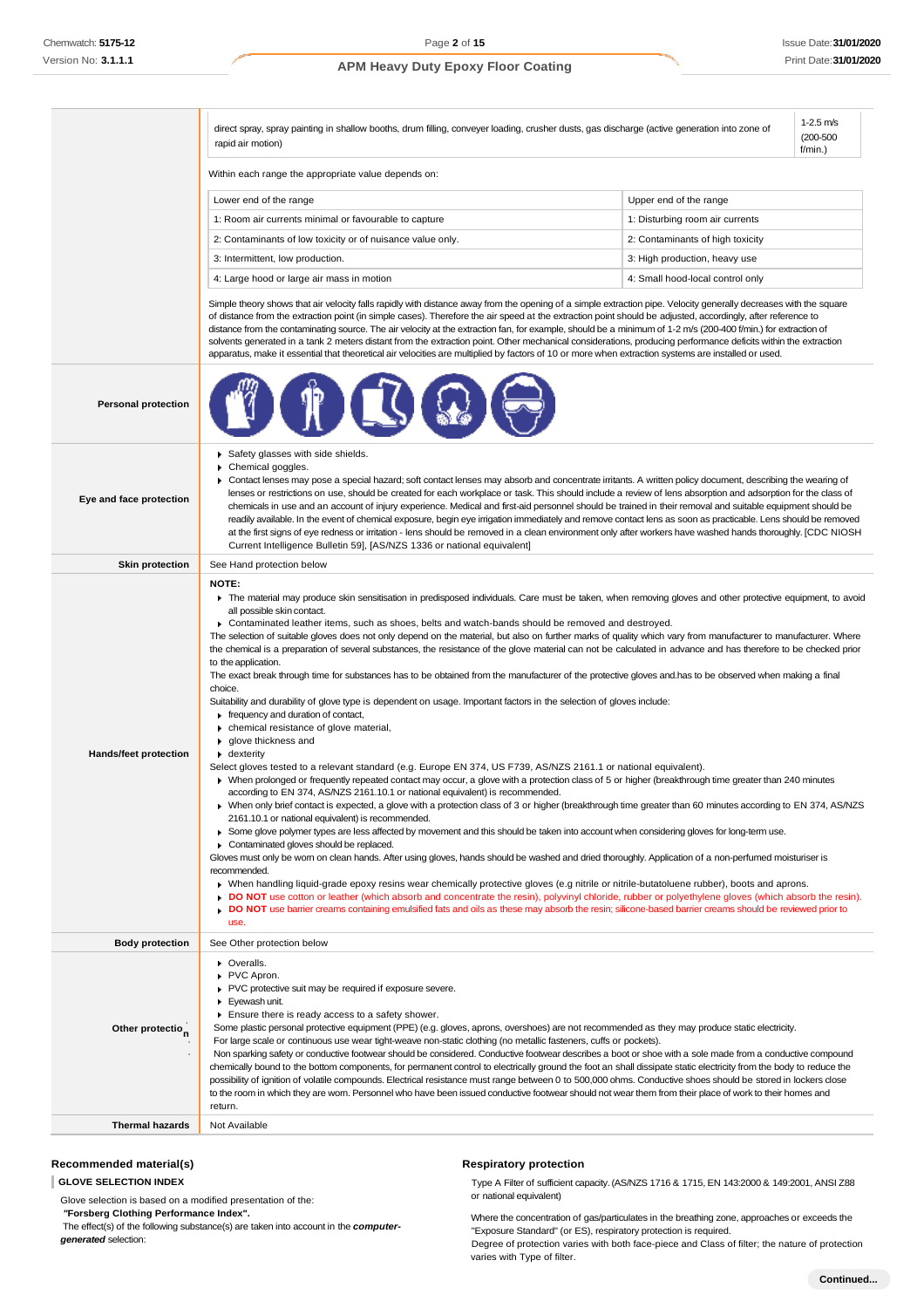APM Heavy Duty Epoxy Floor Coating

| <b>Material</b>       | CPI          |
|-----------------------|--------------|
| <b>BUTYL</b>          | C            |
| <b>BUTYL/NEOPRENE</b> | C            |
| <b>HYPALON</b>        | C            |
| NAT+NEOPR+NITRILE     | C            |
| <b>NATURAL RUBBER</b> | $\mathsf{C}$ |
| NATURAL+NEOPRENE      | C            |
| <b>NEOPRENE</b>       | C            |
| NEOPRENE/NATURAL      | C            |
| <b>NITRILE</b>        | C            |
| NITRILE+PVC           | C            |
| PE                    | C            |
| PE/EVAL/PE            | C            |
| <b>PVA</b>            | C            |
| <b>PVC</b>            | C            |
| PVDC/PE/PVDC          | C            |
| <b>TEFLON</b>         | C            |
| <b>VITON</b>          | C            |
| ##methyl isobutyl     | ketone       |

| <b>Required Minimum</b><br><b>Protection Factor</b> | <b>Half-Face</b><br>Respirator | <b>Full-Face</b><br>Respirator | <b>Powered Air</b><br>Respirator |
|-----------------------------------------------------|--------------------------------|--------------------------------|----------------------------------|
| up to $10 \times ES$                                | A-AUS / Class 1                |                                | A-PAPR-AUS /<br>Class 1          |
| up to $50 \times ES$                                | Air-line*                      |                                | -                                |
| up to $100 \times ES$                               |                                | $A-3$                          |                                  |
| $100 + x ES$                                        |                                | Air-line**                     | -                                |

\* - Continuous-flow; \*\* - Continuous-flow or positive pressure demand

A(All classes) = Organic vapours, B AUS or B1 = Acid gasses, B2 = Acid gas or hydrogen cyanide(HCN), B3 = Acid gas or hydrogen cyanide(HCN), E = Sulfur dioxide(SO2), G = Agricultural chemicals,  $K =$  Ammonia(NH3), Hg = Mercury, NO = Oxides of nitrogen, MB = Methyl bromide,  $AX = Low$  boiling point organic compounds(below 65 degC)

\* CPI - Chemwatch Performance Index

A: Best Selection

B: Satisfactory; may degrade after 4 hours continuous immersion

C: Poor to Dangerous Choice for other than short term immersion

**NOTE**: As a series of factors will influence the actual performance of the glove, a final selection must be based on detailed observation. -

\* Where the glove is to be used on a short term, casual or infrequent basis, factors such as "feel" or convenience (e.g. disposability), may dictate a choice of gloves which might otherwise be unsuitable following long-term or frequent use. A qualified practitioner should be consulted.

## **SECTION 9 PHYSICAL AND CHEMICAL PROPERTIES**

#### **Information on basic physical and chemical properties**

| Appearance                                      | White or coloured highly flammable liquid; does not mix with water. |                                                   |                |
|-------------------------------------------------|---------------------------------------------------------------------|---------------------------------------------------|----------------|
|                                                 |                                                                     |                                                   |                |
| <b>Physical state</b>                           | Liquid                                                              | Relative density (Water = 1)                      | $-1.28$        |
| Odour                                           | Not Available                                                       | <b>Partition coefficient</b><br>n-octanol / water | Not Available  |
| <b>Odour threshold</b>                          | Not Available                                                       | Auto-ignition temperature<br>$(^{\circ}C)$        | Not Available  |
| pH (as supplied)                                | Not Applicable                                                      | Decomposition<br>temperature                      | Not Available  |
| Melting point / freezing<br>point (°C)          | Not Available                                                       | Viscosity (cSt)                                   | 85-90 KU       |
| Initial boiling point and<br>boiling range (°C) | Not Available                                                       | Molecular weight (g/mol)                          | Not Applicable |
| Flash point (°C)                                | 14                                                                  | <b>Taste</b>                                      | Not Available  |
| <b>Evaporation rate</b>                         | Not Available                                                       | <b>Explosive properties</b>                       | Not Available  |
| Flammability                                    | HIGHLY FLAMMABLE.                                                   | <b>Oxidising properties</b>                       | Not Available  |
| Upper Explosive Limit (%)                       | Not Available                                                       | Surface Tension (dyn/cm or<br>$mN/m$ )            | Not Available  |
| Lower Explosive Limit (%)                       | Not Available                                                       | <b>Volatile Component (%vol)</b>                  | 40-50          |
| Vapour pressure (kPa)                           | Not Available                                                       | Gas group                                         | Not Available  |
| Solubility in water (g/L)                       | Immiscible                                                          | pH as a solution (1%)                             | Not Applicable |
| Vapour density (Air = 1)                        | Not Available                                                       | VOC g/L                                           | Not Available  |

## **SECTION 10 STABILITY AND REACTIVITY**

| Reactivity                            | See section 7                                                                                                                    |
|---------------------------------------|----------------------------------------------------------------------------------------------------------------------------------|
| <b>Chemical stability</b>             | Unstable in the presence of incompatible materials.<br>Product is considered stable.<br>Hazardous polymerisation will not occur. |
| Possibility of hazardous<br>reactions | See section 7                                                                                                                    |
| <b>Conditions to avoid</b>            | See section 7                                                                                                                    |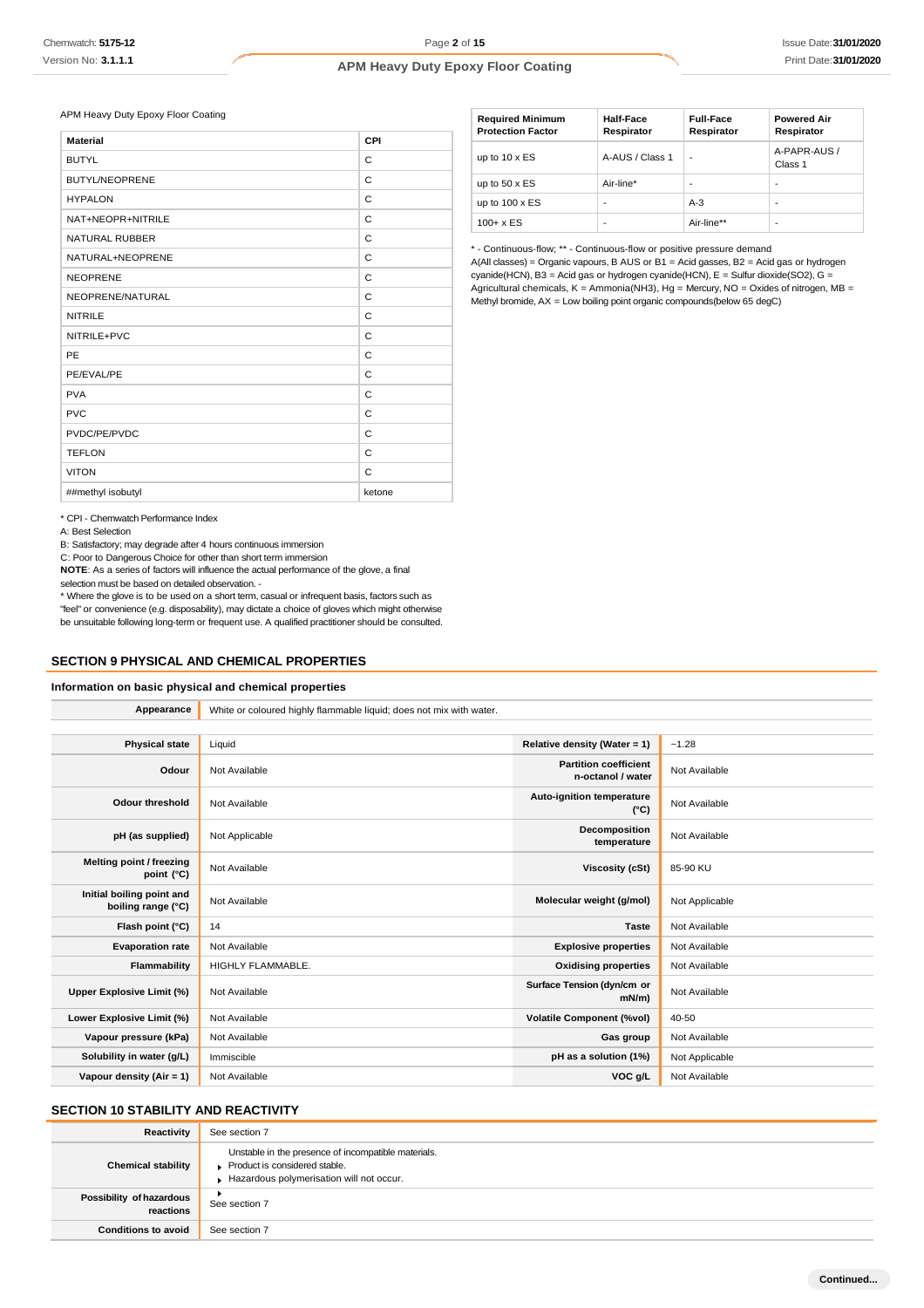Version No: **:** 

## **APM Heavy Duty Epoxy Floor Coating**

**Hazardous decomposition**

**Incompatible materials** See section 7

**products** See section 5

## **SECTION 11 TOXICOLOGICAL INFORMATION**

## **Information on toxicological effects**

| Inhaled             | Inhalation of vapours or aerosols (mists, fumes), generated by the material during the course of normal handling, may be harmful.<br>The material can cause respiratory irritation in some persons. The body's response to such irritation can cause further lung damage.<br>In animal testing, exposure to aerosols of some reactive diluents (notably o-cresol glycidyl ether, CAS RN: 2210-79-9) has been reported to affect the adrenal<br>gland, central nervous system, kidney, liver, ovaries, spleen, testes, thymus, and respiratory tract.<br>On exposure to mixed trimethylbenzenes, some people may become nervous, tensed, anxious and have difficult breathing. There may be a reduction red blood<br>cells and bleeding abnormalities. There may also be drowsiness.<br>Headache, fatigue, tiredness, irritability and digestive disturbances (nausea, loss of appetite and bloating) are the most common symptoms of xylene<br>overexposure. Injury to the heart, liver, kidneys and nervous system has also been noted amongst workers.<br>Xylene is a central nervous system depressant                                                                                                                                                                                                                                                                                                                                                                                                                                                                                                                                                                                                                                                                                                                                                                                                                                                                                                                                                                                                                                                                                                                                                                                                                                                                                                                                                       |
|---------------------|-----------------------------------------------------------------------------------------------------------------------------------------------------------------------------------------------------------------------------------------------------------------------------------------------------------------------------------------------------------------------------------------------------------------------------------------------------------------------------------------------------------------------------------------------------------------------------------------------------------------------------------------------------------------------------------------------------------------------------------------------------------------------------------------------------------------------------------------------------------------------------------------------------------------------------------------------------------------------------------------------------------------------------------------------------------------------------------------------------------------------------------------------------------------------------------------------------------------------------------------------------------------------------------------------------------------------------------------------------------------------------------------------------------------------------------------------------------------------------------------------------------------------------------------------------------------------------------------------------------------------------------------------------------------------------------------------------------------------------------------------------------------------------------------------------------------------------------------------------------------------------------------------------------------------------------------------------------------------------------------------------------------------------------------------------------------------------------------------------------------------------------------------------------------------------------------------------------------------------------------------------------------------------------------------------------------------------------------------------------------------------------------------------------------------------------------------------------------|
| Ingestion           | Swallowing of the liquid may cause aspiration into the lungs with the risk of chemical pneumonitis; serious consequences may result. (ICSC13733)<br>Accidental ingestion of the material may be damaging to the health of the individual.<br>Male rats exposed to a single oral dose of bisphenol A diglycidyl ether (BADGE) at 750, 1000, and 2000 mg/kg/day showed a significantly increase in the<br>number of immature and maturing sperm on the testis. There were no significant differences with respect to sperm head count, sperm motility, and sperm<br>abnormality in the BADGE treatment groups<br>Reactive diluents exhibit a range of ingestion hazards. Small amounts swallowed incidental to normal handling operations are not likely to cause injury.<br>However, swallowing larger amounts may cause injury.                                                                                                                                                                                                                                                                                                                                                                                                                                                                                                                                                                                                                                                                                                                                                                                                                                                                                                                                                                                                                                                                                                                                                                                                                                                                                                                                                                                                                                                                                                                                                                                                                                 |
| <b>Skin Contact</b> | Skin contact with the material may be harmful; systemic effects may result following absorption.<br>This material can cause inflammation of the skin on contact in some persons.<br>The material may accentuate any pre-existing dermatitis condition<br>Bisphenol A diglycidyl ether (BADGE) may produce contact dermatitis characterised by erythema and oedema, with weeping followed by crusting and scaling.<br>A liquid resin with a molecular weight of 350 produced severe skin irritation in rabbits when applied daily for 4 hours over 20 days.<br>Following the initial contact there may be a discrete erythematous lesion, confined to the point of contact, which may persist for 48 hours to 10 days; the<br>erythema may give way to a papular, vesicular rash with scaling.<br>In animals uncured resin produces moderate ante-mortem depression, loss of body weight and diarrhoea. Local irritation, inflammation and death resulting<br>from respiratory system depression are recorded. Higher molecular weight resins generally produce lower toxicity.<br>Skin contact with reactive diluents may cause slight to moderate irritation with local redness. Repeated or prolonged skin contact may cause burns.<br>Open cuts, abraded or irritated skin should not be exposed to this material<br>Entry into the blood-stream, through, for example, cuts, abrasions or lesions, may produce systemic injury with harmful effects. Examine the skin prior to the use<br>of the material and ensure that any external damage is suitably protected.                                                                                                                                                                                                                                                                                                                                                                                                                                                                                                                                                                                                                                                                                                                                                                                                                                                                                        |
| Eye                 | This material can cause eye irritation and damage in some persons.<br>Eye contact with reactive diluents may cause slight to severe irritation with the possibility of chemical burns or moderate to severe corneal injury.                                                                                                                                                                                                                                                                                                                                                                                                                                                                                                                                                                                                                                                                                                                                                                                                                                                                                                                                                                                                                                                                                                                                                                                                                                                                                                                                                                                                                                                                                                                                                                                                                                                                                                                                                                                                                                                                                                                                                                                                                                                                                                                                                                                                                                     |
| <b>Chronic</b>      | Long-term exposure to respiratory irritants may result in disease of the airways involving difficult breathing and related systemic problems.<br>Skin contact with the material is more likely to cause a sensitisation reaction in some persons compared to the general population.<br>Substance accumulation, in the human body, may occur and may cause some concern following repeated or long-term occupational exposure.<br>There is some evidence that inhaling this product is more likely to cause a sensitisation reaction in some persons compared to the general population.<br>There is some evidence from animal testing that exposure to this material may result in toxic effects to the unborn baby.<br>Bisphenol A diglycidyl ethers (BADGEs) produce sensitisation dermatitis characterised by a papular, vesicular eczema with considerable itching of the back of<br>the hand, the forearm and face and neck. This lesion may persist for 10-14 days after withdrawal from exposure and recur immediately on re-exposure. This<br>dermatitis may persist for longer periods following each exposure but is unlikely to become more intense. Lesions may develop a brownish colour and scaling<br>occurs frequently. Lower molecular weight species produce sensitisation more readily.<br>In mice technical grades of bisphenol A diglycidyl ether produced epidermal tumours and a small increase in the incidence kidney tumours in males and of<br>lymphoreticular/haematopoietic tumours in females. Subcutaneous injection produced a small number of fibrosarcomas in rats.<br>For some reactive diluents, prolonged or repeated skin contact may result in absorption of potentially harmful amounts or allergic skin reactions<br>Exposure to some reactive diluents (notably neopentylglycol diglycidyl ether, CAS RN:17557-23-2) has caused cancer in some animal testing.<br>Glycidyl ethers can cause genetic damage and cancer.<br>Women exposed to xylene in the first 3 months of pregnancy showed a slightly increased risk of miscarriage and birth defects. Evaluation of workers chronically<br>exposed to xylene has demonstrated lack of genetic toxicity.<br>There has been some concern that this material can cause cancer or mutations but there is not enough data to make an assessment.<br>Exposure to the material for prolonged periods may cause physical defects in the developing embryo (teratogenesis). |

| <b>APM Heavy Duty Epoxy</b><br><b>Floor Coating</b> | <b>TOXICITY</b>                                   | <b>IRRITATION</b>                 |
|-----------------------------------------------------|---------------------------------------------------|-----------------------------------|
|                                                     | Not Available                                     | Not Available                     |
|                                                     | <b>TOXICITY</b>                                   | <b>IRRITATION</b>                 |
| bisphenol A/ bisphenol A                            | dermal (rat) LD50: >2000 mg/kg <sup>*[2]</sup>    | Not Available                     |
| diglycidyl ether polymer                            | Oral (rat) LD50: >2000 mg/kg <sup>*[2]</sup>      |                                   |
|                                                     | <b>TOXICITY</b>                                   | <b>IRRITATION</b>                 |
|                                                     | Dermal (rabbit) LD50: >1700 mg/kg <sup>[2]</sup>  | Eye (human): 200 ppm irritant     |
| xylene                                              | Inhalation (rat) LC50: 5000 ppm/4h <sup>[2]</sup> | Eye (rabbit): 5 mg/24h SEVERE     |
|                                                     | Oral (rat) LD50: 4300 mg/kgt <sup>[2]</sup>       | Eye (rabbit): 87 mg mild          |
|                                                     |                                                   | Skin (rabbit):500 mg/24h moderate |
|                                                     | <b>TOXICITY</b>                                   | <b>IRRITATION</b>                 |
| methyl isobutyl ketone                              | Dermal (rabbit) LD50: >16000 mg/kg <sup>[1]</sup> | Eye (human): 200 ppm/15m          |
|                                                     | Oral (rat) LD50: 2984 mg/kg <sup>[1]</sup>        | Eye (rabbit): 40 mg - SEVERE      |
|                                                     |                                                   | Eye (rabbit): 500 mg/24h - mild   |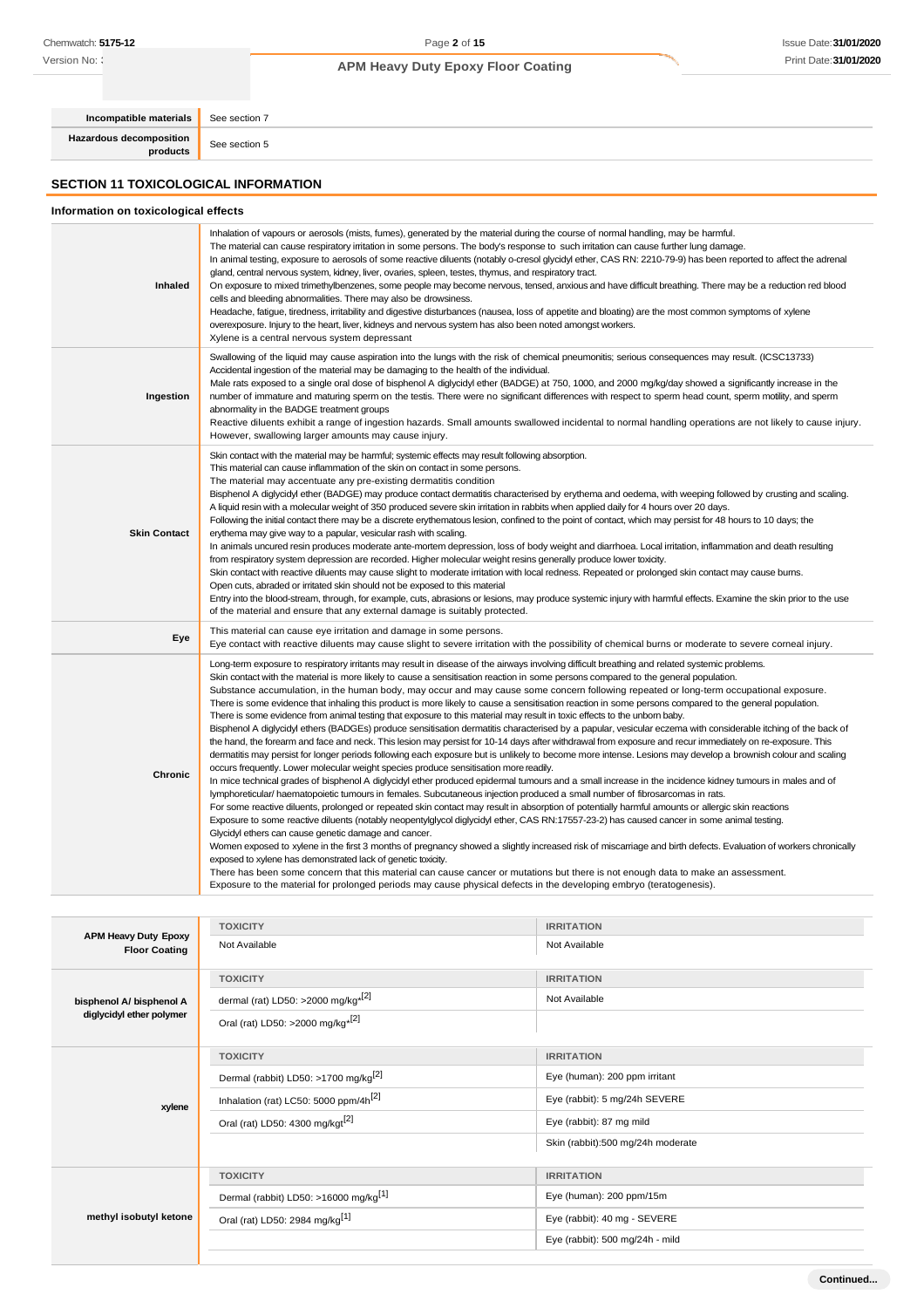|                         |                                                                                                                                                                                                                                 | Skin (rabbit): 500 mg/24h - mild   |
|-------------------------|---------------------------------------------------------------------------------------------------------------------------------------------------------------------------------------------------------------------------------|------------------------------------|
|                         | <b>TOXICITY</b>                                                                                                                                                                                                                 | <b>IRRITATION</b>                  |
|                         | Dermal (rabbit) LD50: 3434.4 mg/kg <sup>[1]</sup>                                                                                                                                                                               | Eye (human): 50 ppm - irritant     |
| n-butanol               | Inhalation (rat) LC50: 24 mg/L/4H <sup>[2]</sup>                                                                                                                                                                                | Eye (rabbit): 1.6 mg-SEVERE        |
|                         | Inhalation (rat) LC50: 8000 ppm/4hE <sup>[2]</sup>                                                                                                                                                                              | Eye (rabbit): 24 mg/24h-SEVERE     |
|                         | Oral (rat) LD50: 2292.3 mg/kg <sup>[1]</sup>                                                                                                                                                                                    | Skin (rabbit): 405 mg/24h-moderate |
|                         | <b>TOXICITY</b>                                                                                                                                                                                                                 | <b>IRRITATION</b>                  |
| C9-aromatic hydrocarbon | Dermal (rabbit) LD50: >1900 mg/kg <sup>[1]</sup>                                                                                                                                                                                | Not Available                      |
| solvent                 | Inhalation (rat) LC50: >3670 ppm/8 h $*$ <sup>[2]</sup>                                                                                                                                                                         |                                    |
|                         | Oral (rat) LD50: >4500 mg/kg <sup>[1]</sup>                                                                                                                                                                                     |                                    |
| Legend:                 | 1. Value obtained from Europe ECHA Registered Substances - Acute toxicity 2.* Value obtained from manufacturer's SDS. Unless otherwise specified data<br>extracted from RTECS - Register of Toxic Effect of chemical Substances |                                    |

**BISPHENOL A/ BISPHENOL A DIGLYCIDYL ETHER POLYMER** The following information refers to contact allergens as a group and may not be specific to this product. Contact allergies quickly manifest themselves as contact eczema, more rarely as urticaria or Quincke's oedema. The pathogenesis of contact eczema involves a cell-mediated (T lymphocytes) immune reaction of the delayed type. Other allergic skin reactions, e.g. contact urticaria, involve antibodymediated immune reactions. The significance of the contact allergen is not simply determined by its sensitisation potential: the distribution of the substance and the opportunities for contact with it are equally important. A weakly sensitising substance which is widely distributed can be a more important allergen than one with stronger sensitising potential with which few individuals come into contact. From a clinical point of view, substances are noteworthy if they produce an allergic test reaction in more than 1% of the persons tested. Asthma-like symptoms may continue for months or even years after exposure to the material ceases. This may be due to a non-allergenic condition known as reactive airways dysfunction syndrome (RADS) which can occur following exposure to high levels of highly irritating compound. Key criteria for the diagnosis of RADS include the absence of preceding respiratory disease, in a non-atopic individual, with abrupt onset of persistent asthma-like symptoms within minutes to hours of a documented exposure to the irritant. A reversible airflow pattern, on spirometry, with the presence of moderate to severe bronchial hyperreactivity on methacholine challenge testing and the lack of minimal lymphocytic inflammation, without eosinophilia, have also been included in the criteria for diagnosis of RADS. RADS (or asthma) following an irritating inhalation is an infrequent disorder with rates related to the concentration of and duration of exposure to the irritating substance. Industrial bronchitis, on the other hand, is a disorder that occurs as result of exposure due to high concentrations of irritating substance (often particulate in nature) and is completely reversible after exposure ceases. The disorder is characterised by dyspnea, cough and mucusproduction. No significant acute toxicological data identified in literature search. The chemical structure of hydroxylated diphenylalkanes or bisphenols consists of two phenolic rings joined together through a bridging carbon. This class of endocrine disruptors that mimic oestrogens is widely used in industry, particularly in plastics Bisphenol A (BPA) and some related compounds exhibit oestrogenic activity in human breast cancer cell line MCF-7, but there were remarkable differences in activity. Several derivatives of BPA exhibited significant thyroid hormonal activity towards rat pituitary cell line GH3, which releases growth hormone in a thyroid hormone-dependent manner. However, BPA and several other derivatives did not show such activity. Results suggest that the 4-hydroxyl group of the A-phenyl ring and the B-phenyl ring of BPA derivatives are required for these hormonal activities, and substituents at the 3,5-positions of the phenyl rings and the bridging alkyl moiety markedly influence the activities. Bisphenols promoted cell proliferation and increased the synthesis and secretion of cell type-specific proteins. When ranked by proliferative potency, the longer the alkyl substituent at the bridging carbon, the lower the concentration needed for maximal cell yield; the most active compound contained two propyl chains at the bridging carbon. Bisphenols with two hydroxyl groups in the para position and an angular configuration are suitable for appropriate hydrogen bonding to the acceptor site of the oestrogen receptor. In mice, dermal application of bisphenol A diglycidyl ether (BADGE) (1, 10, or 100 mg/kg) for 13 weeks produced mild to moderate chronic active dermatitis. At the high dose, spongiosis and epidermal micro abscess formation were observed. In rats, dermal application of BADGE (10, 100, or 1000 mg/kg) for 13 weeks resulted in a decrease in body weight at the high dose. The no-observable effect level (NOEL) for dermal exposure was 100 mg/kg for both sexes. In a separate study, application of BADGE (same doses) five times per week for ~13 weeks not only caused a decrease in body weight but also produced chronic dermatitis at all dose levels in males and at >100 mg/kg in females (as well as in a satellite group of females given 1000 mg/kg). **Reproductive and Developmental Toxicity**: BADGE (50, 540, or 750 mg/kg) administered to rats via gavage for 14 weeks (P1) or 12 weeks (P2) produced decreased body weight in all males at the mid dose and in both males and females at the high dose, but had no reproductive effects. The NOEL for reproductive effects was 750 mg/kg. **Carcinogenicity:** IARC concluded that "there is limited evidence for the carcinogenicity of bisphenol A diglycidyl ether in experimental animals." Its overall evaluation was "Bisphenol A diglycidyl ether is not classifiable as to its carcinogenicity to humans (Group 3). In a lifetime tumourigenicity study in which 90-day-old C3H mice received three dermal applications per week of BADGE (undiluted dose) for 23 months, only one out of 32 animals developed a papilloma after 16 months. A retest, in which skin paintings were done for 27 months, however, produced no tumours (Weil et al., 1963). In another lifetime skin-painting study, BADGE (dose n.p.) was also reported to be noncarcinogenic to the skin of C3H mice; it was, however, weakly carcinogenic to the skin of C57BL/6 mice (Holland et al., 1979; cited by Canter et al., 1986). In a two-year bioassay, female Fisher 344 rats dermally exposed to BADGE (1, 100, or 1000 mg/kg) showed no evidence of dermal carcinogenicity but did have low incidences of tumours in the oral cavity (U.S. EPA,1997). **Genotoxicity**: In S. typhimurium strains TA100 and TA1535, BADGE (10-10,000 ug/plate) was mutagenic with and without S9; negative results were obtained in TA98 and TA1537 (Canter et al., 1986; Pullin, 1977). In a spot test, BADGE (0.05 or 10.00 mg) failed to show mutagenicity in strains TA98 and TA100 (Wade et al., 1979). Negative results were also obtained in the body fluid test using urine of female BDF and ICR mice (1000 mg/kg BADGE), the mouse host-mediated assay (1000 mg/kg), micronucleus test (1000 mg/kg), and dominant lethal assay (~3000 mg/kg). **Immunotoxicity:** Intracutaneous injection of diluted BADGE (0.1 mL) three times per week on alternate days (total of 8 injections) followed by a three-week incubation period and a challenge dose produced sensitisation in 19 of 20 guinea pigs - **Consumer exposure** to BADGE is almost exclusively from migration of BADGE from can coatings into food. Using a worst-case scenario that assumes BADGE migrates at the same level into all types of food, the estimated per capita daily intake for a 60-kg individual is approximately 0.16 ug/kg body weight/day. A review of one- and two-generation reproduction studies and developmental investigations found no evidence of reproductive or endocrine toxicity, the upper ranges of dosing being determined by maternal toxicity. The lack of endocrine toxicity in the reproductive and developmental toxicological tests is supported by negative results from both in vivo and in vitro assays designed specifically to detect oestrogenic and androgenic properties of

BADGE. An examination of data from sub-chronic and chronic toxicological studies support a NOAEL of 50 mg/ kg/body weight day from the 90-day study, and a NOAEL of 15 mg/kg body weigh/day (male rats) from the 2-year carcinogenicity study. Both NOAELS are considered appropriate for risk assessment. Comparing the estimated daily human intake of 0.16 ug/kg body weight/day with the NOAELS of 50 and 15 mg/kg body weight/day shows human exposure to BADGE from can coatings is between 250,000 and 100,000-fold lower than the NOAELs from the most sensitive toxicology tests. These large margins of safety together with lack of reproductive, developmental, endocrine and carcinogenic effects supports the continued use of BADGE for use in articles intended to come into contact with foodstuffs.

\*Hexion MSDS Epikote 1001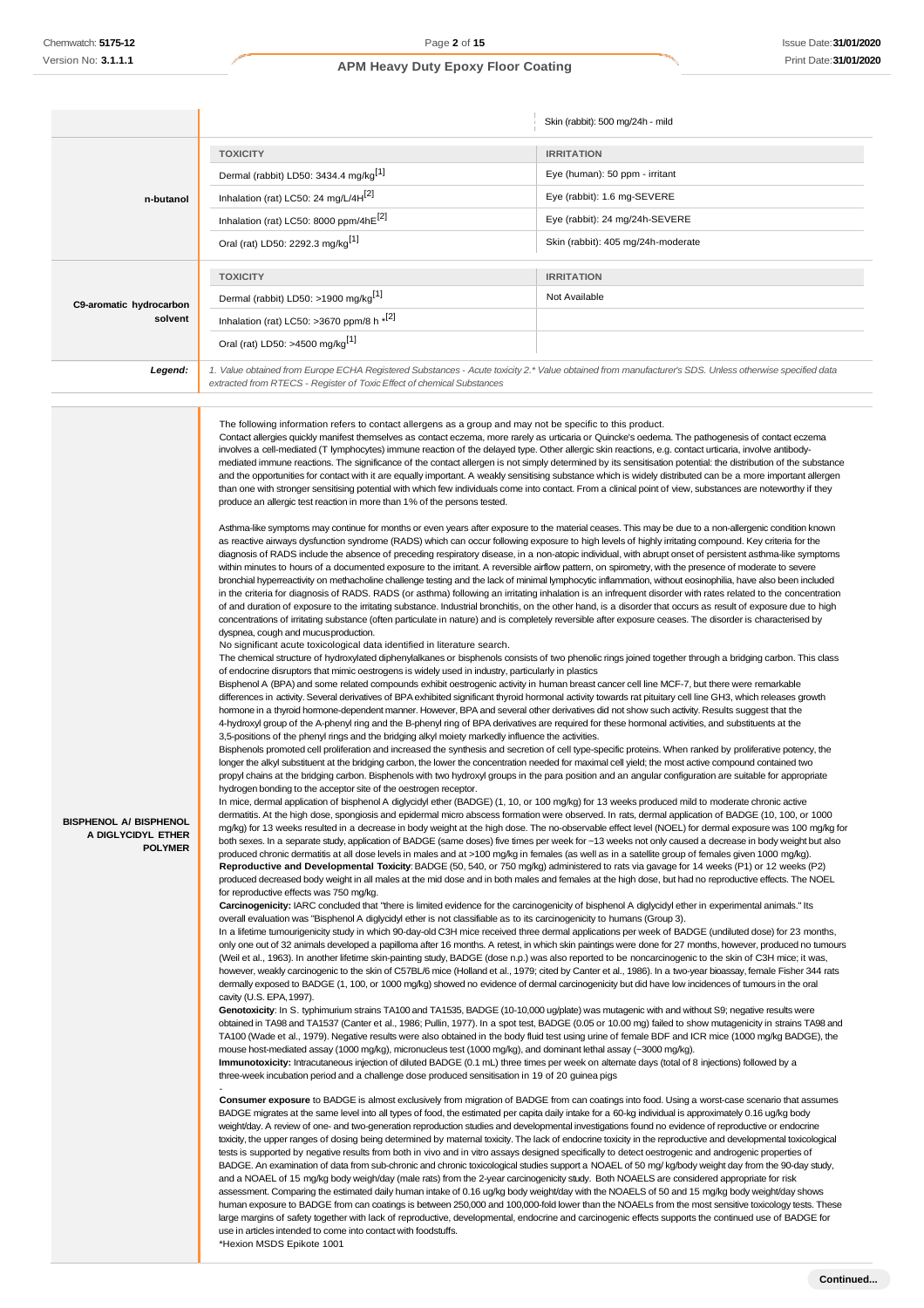| <b>XYLENE</b>                                    | The material may produce severe irritation to the eye causing pronounced inflammation. Repeated or prolonged exposure to irritants may produce<br>conjunctivitis.<br>The material may cause skin irritation after prolonged or repeated exposure and may produce on contact skin redness, swelling, the production of vesicles,<br>scaling and thickening of the skin.<br>The substance is classified by IARC as Group 3:<br>NOT classifiable as to its carcinogenicity to humans.<br>Evidence of carcinogenicity may be inadequate or limited in animal testing.<br>Reproductive effector in rats                                                                                                                                                                                                                                                                                                                                                                                                                                                                                                                                                                                                                                                                                                                                                                                                                                                                                                                                                                                                                                                                                                                                                                                                                                                                                                                                                                                                                                                                                                                                                                                                                                                                                                                                                                                                                                                                                                                                                                                                                                                                                                                                                                                                                                                                                                                                                                                                                                                                                                                                                                                                                                                                                                                                                                                                                                                                                                                                                                                                                                                                                                                                                                                                                                                                                                                                                                                                                                                                                                                                                                                                                                                                                                                                                                                                                                                                                                                                                                                                                                                                                                                                                                                                                                                                                                                                                                                                                                                                                                                                                                                                                                                                                                                                                                |
|--------------------------------------------------|-------------------------------------------------------------------------------------------------------------------------------------------------------------------------------------------------------------------------------------------------------------------------------------------------------------------------------------------------------------------------------------------------------------------------------------------------------------------------------------------------------------------------------------------------------------------------------------------------------------------------------------------------------------------------------------------------------------------------------------------------------------------------------------------------------------------------------------------------------------------------------------------------------------------------------------------------------------------------------------------------------------------------------------------------------------------------------------------------------------------------------------------------------------------------------------------------------------------------------------------------------------------------------------------------------------------------------------------------------------------------------------------------------------------------------------------------------------------------------------------------------------------------------------------------------------------------------------------------------------------------------------------------------------------------------------------------------------------------------------------------------------------------------------------------------------------------------------------------------------------------------------------------------------------------------------------------------------------------------------------------------------------------------------------------------------------------------------------------------------------------------------------------------------------------------------------------------------------------------------------------------------------------------------------------------------------------------------------------------------------------------------------------------------------------------------------------------------------------------------------------------------------------------------------------------------------------------------------------------------------------------------------------------------------------------------------------------------------------------------------------------------------------------------------------------------------------------------------------------------------------------------------------------------------------------------------------------------------------------------------------------------------------------------------------------------------------------------------------------------------------------------------------------------------------------------------------------------------------------------------------------------------------------------------------------------------------------------------------------------------------------------------------------------------------------------------------------------------------------------------------------------------------------------------------------------------------------------------------------------------------------------------------------------------------------------------------------------------------------------------------------------------------------------------------------------------------------------------------------------------------------------------------------------------------------------------------------------------------------------------------------------------------------------------------------------------------------------------------------------------------------------------------------------------------------------------------------------------------------------------------------------------------------------------------------------------------------------------------------------------------------------------------------------------------------------------------------------------------------------------------------------------------------------------------------------------------------------------------------------------------------------------------------------------------------------------------------------------------------------------------------------------------------------------------------------------------------------------------------------------------------------------------------------------------------------------------------------------------------------------------------------------------------------------------------------------------------------------------------------------------------------------------------------------------------------------------------------------------------------------------------------------------------------------------------------------------------------------------------------------|
| <b>METHYL ISOBUTYL</b><br><b>KETONE</b>          | Asthma-like symptoms may continue for months or even years after exposure to the material ceases. This may be due to a non-allergenic condition known<br>as reactive airways dysfunction syndrome (RADS) which can occur following exposure to high levels of highly irritating compound. Key criteria for the<br>diagnosis of RADS include the absence of preceding respiratory disease, in a non-atopic individual, with abrupt onset of persistent asthma-like symptoms<br>within minutes to hours of a documented exposure to the irritant. A reversible airflow pattern, on spirometry, with the presence of moderate to severe<br>bronchial hyperreactivity on methacholine challenge testing and the lack of minimal lymphocytic inflammation, without eosinophilia, have also been included<br>in the criteria for diagnosis of RADS. RADS (or asthma) following an irritating inhalation is an infrequent disorder with rates related to the concentration<br>of and duration of exposure to the irritating substance. Industrial bronchitis, on the other hand, is a disorder that occurs as result of exposure due to high<br>concentrations of irritating substance (often particulate in nature) and is completely reversible after exposure ceases. The disorder is characterised by<br>dyspnea, cough and mucus production.<br>The material may cause skin irritation after prolonged or repeated exposure and may produce on contact skin redness, swelling, the production of vesicles,<br>scaling and thickening of the skin.<br>MIBK is primarily absorbed by the lungs in animals and humans but can be absorbed by the skin, stomach and gut. If inhaled, it may be found in the brain,<br>liver, lung, vitreous fluid, kidney and blood. Oral and respiratory routes of exposure are of minimal effect with changes seen only in the liver and kidney.<br>MIBK does not cause genetic damage or harm the foetus or offspring, and has low toxicity to aquatic organisms.                                                                                                                                                                                                                                                                                                                                                                                                                                                                                                                                                                                                                                                                                                                                                                                                                                                                                                                                                                                                                                                                                                                                                                                                                                                                                                                                                                                                                                                                                                                                                                                                                                                                                                                                                                                                                                                                                                                                                                                                                                                                                                                                                                                                                                                                                                                                                                                                                                                                                                                                                                                                                                                                                                                                                                                                                                                                                                                                                                                                                                                                                                                                                                                                                                                                                                                                                                    |
| <b>N-BUTANOL</b>                                 | Asthma-like symptoms may continue for months or even years after exposure to the material ceases. This may be due to a non-allergenic condition known<br>as reactive airways dysfunction syndrome (RADS) which can occur following exposure to high levels of highly irritating compound. Key criteria for the<br>diagnosis of RADS include the absence of preceding respiratory disease, in a non-atopic individual, with abrupt onset of persistent asthma-like symptoms<br>within minutes to hours of a documented exposure to the irritant. A reversible airflow pattern, on spirometry, with the presence of moderate to severe<br>bronchial hyperreactivity on methacholine challenge testing and the lack of minimal lymphocytic inflammation, without eosinophilia, have also been included<br>in the criteria for diagnosis of RADS. RADS (or asthma) following an irritating inhalation is an infrequent disorder with rates related to the concentration<br>of and duration of exposure to the irritating substance. Industrial bronchitis, on the other hand, is a disorder that occurs as result of exposure due to high<br>concentrations of irritating substance (often particulate in nature) and is completely reversible after exposure ceases. The disorder is characterised by<br>dyspnea, cough and mucus production.<br>The material may produce severe irritation to the eye causing pronounced inflammation. Repeated or prolonged exposure to irritants may produce<br>conjunctivitis.<br>The material may cause skin irritation after prolonged or repeated exposure and may produce on contact skin redness, swelling, the production of vesicles,<br>scaling and thickening of the skin.<br>for n-butanol<br>Acute toxicity: n-Butanol (BA) was only slightly toxic to experimental animals following acute oral, dermal, or inhalation exposure. The acute oral LD50<br>values for female rats ranged from 790 to 4360 mg/kg. Different strains of rat were used in each of four studies, which may account for the variability. Oral<br>LD50 values for mice, rabbits, hamsters, dogs, and male rats all fell within the same range. The rat inhalation LC0 of 8000 ppm (24000 mg/m3) indicates<br>very low inhalation toxicity (no lethality at 8000 ppm). The rabbit dermal LD50 was 3402 mg/kg, indicating that BA can penetrate the skin, but not very readily.<br>Animal experiments and human experience indicate that BA is, at most, moderately irritating to the skin, but it is a severe eye irritant. These effects are<br>most likely due to BA's localised defatting and drying characteristics. Although no animal data are available, human studies and experience show that BA is<br>not likely to be a skin sensitiser.<br>The median odor threshold for BA (0.17 ppm) is well below the lowest nasal irritation threshold in humans (289 ppm), allowing warning of possible<br>chemical exposure prior to nasal irritation occurring. Human studies are complicated by the odor characteristics of the material, as the odor threshold is<br>well below the levels at which irritation is observed.<br>Repeat dose toxicity: An in vivo toxicokinetics study confirmed the rapid metabolism of n-butyl acetate (BAc) to BA. Hydrolysis of BAc in blood and brain<br>was estimated to be 99 percent complete within<br>2.7 minutes (elimination t1/2 = 0.41 minute). Thus, organisms exposed to BAc can experience appreciable tissue concentrations of BA. In this way, the<br>results of toxicity studies with BAc can be used as supplemental, surrogate<br>data to provide information on the toxicity of BA.<br>A thirteen-week, subchronic exposure to BAc, the metabolic precursor of BA, produced transient hypoactivity (during exposure only) at 1500 and 3000 ppm<br>(7185 and 14370 mg/m3) along with decreased body weight and food consumption, but no post exposure neurotoxicity even at 3000 ppm. A concurrent<br>subchronic neurotoxicity study under the same exposure conditions showed no evidence of cumulative neurotoxicity based upon functional observational<br>battery endpoints, quantitative motor activity, neuropathology and scheduled-controlled operant behavior endpoints. A no observable effect level (NOAEL) of<br>500 ppm (2395 mg/m3) was reported for systemic effects in rats, and a NOAEL of 3000 ppm (14370 mg/m3) was reported for post exposure neurotoxicity in<br>rats.<br>Reproductive toxicity: Several studies indicate that BA is not a reproductive toxicant.<br>Female rats exposed to 6000 ppm (18000 mg/m3) BA throughout gestation and male rats exposed to 6000 ppm (18000 mg/m3) BA for six weeks prior to<br>mating showed no effects on fertility or pregnancy rate. Male rats given BA at 533 mg/kg/day for 5 days had no testicular toxicity.<br>Developmental toxicity: BA produced only mild foetotoxicity and developmental alterations at or near the matemally toxic (even lethal) dose of 8000 ppm<br>(24000 mg/m3) throughout gestation.<br>Genotoxicity: An entire battery of negative in vitro tests and a negative in vivo micronucleus test indicate that BA is not genotoxic.<br>Carcinogenicity: Based upon the battery of negative mutagenicity and clastogenicity findings, BA presents a very small potential for carcinogenicity. |
| <b>C9-AROMATIC</b><br><b>HYDROCARBON SOLVENT</b> | Asthma-like symptoms may continue for months or even years after exposure to the material ceases. This may be due to a non-allergenic condition known<br>as reactive airways dysfunction syndrome (RADS) which can occur following exposure to high levels of highly irritating compound. Key criteria for the<br>diagnosis of RADS include the absence of preceding respiratory disease, in a non-atopic individual, with abrupt onset of persistent asthma-like symptoms<br>within minutes to hours of a documented exposure to the irritant. A reversible airflow pattern, on spirometry, with the presence of moderate to severe<br>bronchial hyperreactivity on methacholine challenge testing and the lack of minimal lymphocytic inflammation, without eosinophilia, have also been included<br>in the criteria for diagnosis of RADS. RADS (or asthma) following an irritating inhalation is an infrequent disorder with rates related to the concentration<br>of and duration of exposure to the irritating substance. Industrial bronchitis, on the other hand, is a disorder that occurs as result of exposure due to high<br>concentrations of irritating substance (often particulate in nature) and is completely reversible after exposure ceases. The disorder is characterised by<br>dyspnea, cough and mucus production.<br>For trimethylbenzenes:<br>Absorption of 1,2,4-trimethylbenzene occurs after oral, inhalation, or dermal exposure. Occupationally, inhalation and dermal exposures are the most<br>important routes of absorption although systemic intoxication from dermal absorption is not likely to occur due to the dermal irritation caused by the<br>chemical prompting quick removal. Following oral administration of the chemical to rats, 62.6% of the dose was recovered as urinary metabolites<br>indicating substantial absorption . 1,2,4-Trimethylbenzene is lipophilic and may accumulate in fat and fatty tissues. In the blood stream, approximately 85%                                                                                                                                                                                                                                                                                                                                                                                                                                                                                                                                                                                                                                                                                                                                                                                                                                                                                                                                                                                                                                                                                                                                                                                                                                                                                                                                                                                                                                                                                                                                                                                                                                                                                                                                                                                                                                                                                                                                                                                                                                                                                                                                                                                                                                                                                                                                                                                                                                                                                                                                                                                                                                                                                                                                                                                                                                                                                                                                                                                                                                                                                                                                                                                                                                                                                                                                                         |

of the chemical is bound to red blood cells Metabolism occurs by side-chain oxidation to form alcohols and carboxylic acids which are then conjugated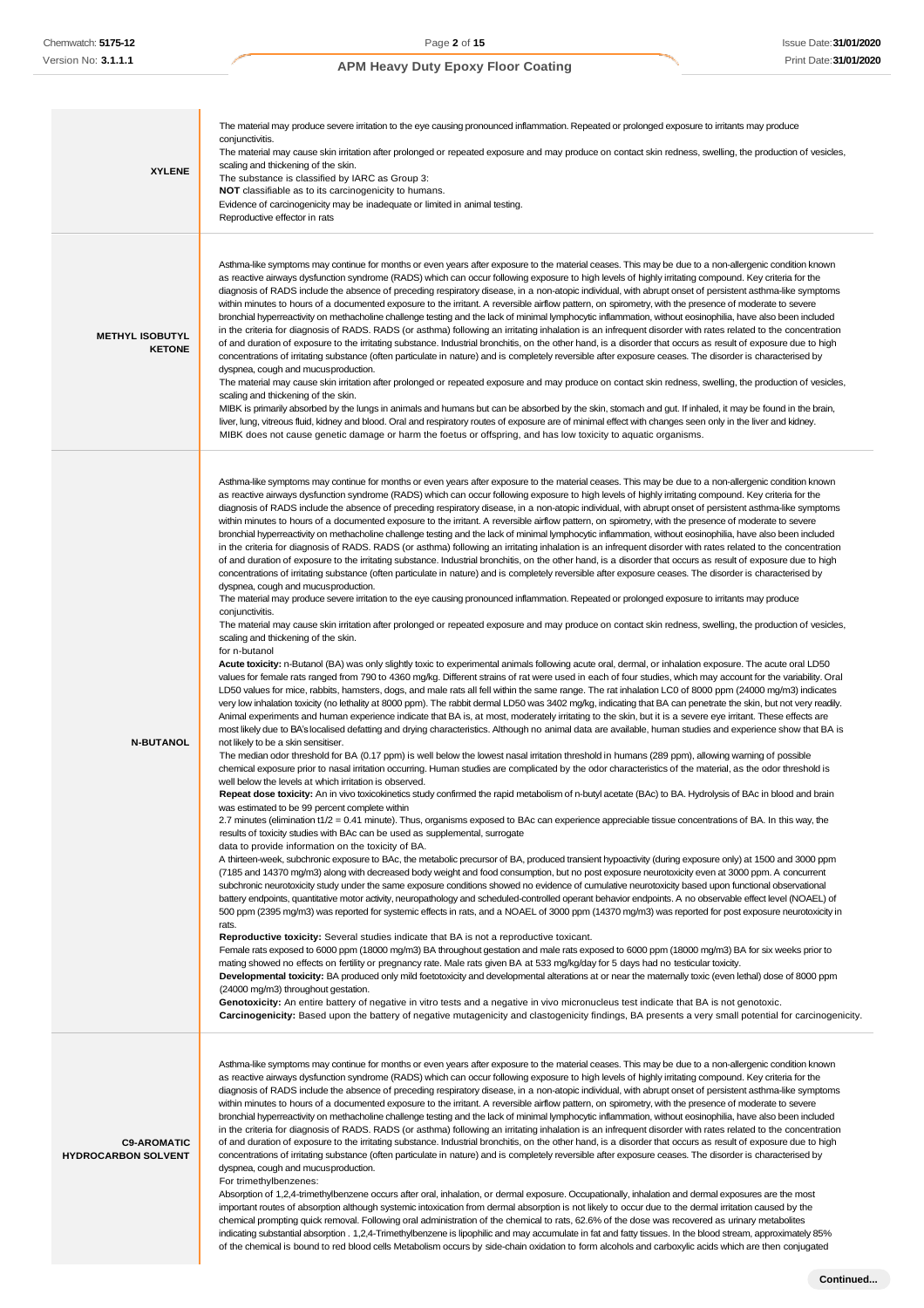with glucuronic acid, glycine, or sulfates for urinary excretion . After a single oral dose to rats of 1200 mg/kg, urinary metabolites consisted of approximately 43.2% glycine, 6.6% glucuronic, and 12.9% sulfuric acid conjugates . The two principle metabolites excreted by rabbits after oral administration of 438 mg/kg/day for 5 days were 2,4-dimethylbenzoic acid and 3,4-dimethylhippuric acid . The major routes of excretion of 1,2,4-trimethylbenzene are exhalation of parent compound and elimination of urinary metabolites. Half-times for urinary metabolites were reported as 9.5 hours for glycine, 22.9 hours for glucuronide, and 37.6 hours for sulfuric acidconjugates.

**Acute Toxicity** Direct contact with liquid 1,2,4-trimethylbenzene is irritating to the skin and breathing the vapor is irritating to the respiratory tract causing pneumonitis. Breathing high concentrations of the chemical vapor causes headache, fatigue, and drowsiness. In humans liquid 1,2,4-trimethylbenzene is irritating to the skin and inhalation of vapor causes chemical pneumonitis . High concentrations of vapor (5000-9000 ppm) cause headache, fatigue, and drowsiness . The concentration of 5000 ppm is roughly equivalent to a total of 221 mg/kg assuming a 30 minute exposure period (see end note 1). 2. Animals - Mice exposed to 8130-9140 ppm 1,2,4-trimethylbenzene (no duration given) had loss of righting response and loss of reflexes Direct dermal contact with the chemical (no species given) causes vasodilation, erythema, and irritation (U.S. EPA ). Seven of 10 rats died after an oral dose of 2.5 mL of a mixture of trimethylbenzenes in olive oil (average dose approximately 4.4 g/kg) . Rats and mice were exposed by inhalation to a coal tar distillate containing about 70% 1,3,5- and 1,2,4-trimethylbenzene; no pathological changes were noted in either species after exposure to 1800-2000 ppm for up to 48 continuous hours, or in rats after 14 exposures of 8 hours each at the same exposure levels . No effects were reported for rats exposed to a mixture of trimethyl- benzenes at 1700 ppm for 10 to 21 days

**Neurotoxicity** 1,2,4-Trimethylbenzene depresses the central nervous system. Exposure to solvent mixtures containing the chemical causes headache, fatigue, nervousness, and drowsiness. Occupationally, workers exposed to a solvent containing 50% 1,2,4-trimethylbenzene had nervousness, headaches, drowsiness, and vertigo (U.S. EPA). Headache, fatigue, and drowsiness were reported for workers exposed (no dose given) to paint thinner containing 80% 1,2,4- and 1,3,5-trimethylbenzenes

Results of the developmental toxicity study indicate that the C9 fraction caused adverse neurological effects at the highest dose (1500 ppm) tested. Subchronic/Chronic Toxicity Long-term exposure to solvents containing 1,2,4-trimethylbenzene may cause nervousness, tension, and bronchitis. Painters that worked for several years with a solvent containing 50% 1,2,4- and 30% 1,3,5-trimethylbenzene showed nervousness, tension and anxiety, asthmatic bronchitis, anemia, and alterations in blood clotting; haematological effects may have been due to trace amounts of benzene

Rats given 1,2,4-trimethylbenzene orally at doses of 0.5 or 2.0 g/kg/day, 5 days/week for 4 weeks. All rats exposed to the high dose died and 1 rat in the low dose died (no times given); no other effects were reported. Rats exposed by inhalation to 1700 ppm of a trimethylbenzene isomeric mixture for 4 months had decreased weight gain, lymphopenia andneutrophilia .

Genotoxicity: Results of mutagenicity testing, indicate that the C9 fraction does not induce gene mutations in prokaryotes (Salmonella tymphimurium/mammalian microsome assay); or in mammalian cells in culture (in Chinese hamster ovary cells with and without activation). The C9 fraction does not does not induce chromosome mutations in Chinese hamster ovary cells with and without activation; does not induce chromosome aberrations in the bone marrow of Sprague-Dawley rats exposed by inhalation (6 hours/day for 5 days); and does not induce sister chromatid exchange in Chinese hamster ovary cells with and without activation.

**Developmental/Reproductive Toxicity:** A three-generation reproductive study on the C9 fraction was conducted CD rats (30/sex/group) were exposed by inhalation to the C9 fraction at concentrations of 0, 100, 500, or 1500 ppm (0, 100, 500, or 1500 mg/kg/day) for 6 hours/day, 5 days/week. There was evidence of parental and reproductive toxicity at all dose levels. Indicators of parental toxicity included reduced body weights, increased salivation, hunched posture, aggressive behavior, and death. Indicators of adverse reproductive system effects included reduced litter size and reduced pup body weight. The LOEL was 100 ppm; a no-observed-effect level was not established Developmental toxicity, including possible develop- mental neurotoxicity, was evident in rats in a 3-generation reproductive study

No effects on fecundity or fertility occurred in rats treated dermally with up to 0.3 mL/rat/day of a mixture of trimethyl- benzenes, 4-6 hours/day, 5 days/week over one generation

For C9 aromatics (typically trimethylbenzenes - TMBs)

Acute Toxicity

Acute toxicity studies (oral, dermal and inhalation routes of exposure) have been conducted in rats using various solvent products containing predominantly mixed C9 aromatic hydrocarbons (CAS RN 64742-95-6). Inhalation LC50's range from 6,000 to 10,000 mg/m 3 for C9 aromatic naphtha and 18,000 to 24,000 mg/m3 for 1,2,4 and 1,3,5-TMB, respectively. A rat oral LD50 reported for 1,2,4-TMB is 5 grams/kg bw and a rat dermal LD50 for the C9 aromatic naphtha is >4 ml/kg bw. These data indicate that C9 aromatic solvents show that LD50/LC50 values are greater than limit doses for acute toxicity studies established under OECD test guidelines.

#### Irritation and Sensitization

Several irritation studies, including skin, eye, and lung/respiratory system, have been conducted on members of the category. The results indicate that C9 aromatic hydrocarbon solvents are mildly to moderately irritating to the skin, minimally irritating to the eye, and have the potential to irritate the respiratory tract and cause depression of respiratory rates in mice. Respiratory irritation is a key endpoint in the current occupational exposure limits established for C9 aromatic hydrocarbon solvents and trimethylbenzenes. No evidence of skin sensitization was identified.

#### Repeated Dose Toxicity

Inhalation: The results from a subchronic (3 month) neurotoxicity study and a one-year chronic study (6 hr/day, 5 days/week) indicate that effects from inhalation exposure to C9 Aromatic Hydrocarbon Solvents on systemic toxicity are slight. A battery of neurotoxicity and neurobehavioral endpoints were evaluated in the 3-month inhalation study on C9 aromatic naphtha tested at concentrations of 0, 101, 452, or 1320 ppm (0, 500, 2,220, or 6,500 mg/m3). In this study, other than a transient weight reduction in the high exposure group (not statistically significant at termination of exposures), no effects were reported on neuropathology or neuro/behavioral parameters. The NOAEL for systemic and/or neurotoxicity was 6,500 mg/m3, the highest concentration sted. In an inhalation study of a commercial blend, rats were exposed to C9 aromatic naphtha concentrations of 0, 96, 198, or 373 ppm (0, 470, 970, 1830 mg/m3) for 6 hr/day, 5 days/week, for 12 months. Liver and kidney weights were increased in the high exposure group but no accompanying histopathology was observed in theseorgans.

The NOAEL was considered to be the high exposure level of 373 ppm, or 1830 mg/m3. In two subchronic rat inhalation studies, both of three months duration, rats were exposed to the individual TMB isomers (1,2,4-and 1,3,5-) to nominal concentrations of 0, 25, 100, or 250 ppm (0, 123, 492, or 1230 mg/m3). Respiratory irritation was observed at 492 (100 ppm) and 1230 mg/m3 (250 ppm) and no systemic toxicity was observed in either study. For both pure isomers, the NOELs are 25 ppm or 123 mg/m3 for respiratory irritation and 250 ppm or 1230 mg/m3 for systemic effects.

Oral: The C9 aromatic naphtha has not been tested via the oral route of exposure. Individual TMB isomers have been evaluated in a series of repeated-dose oral studies ranging from 14 days to 3 months over a wide range of doses. The effects observed in these studies included increased liver and kidney weights, changes in blood chemistry, increased salivation, and decreased weight gain at higher doses. Organ weight changes appeared to be adaptive as they were not accompanied by histopathological effects. Blood changes appeared sporadic and without pattern. One study reported hyaline droplet nephropathy in male rats at the highest dose (1000 mg/kg bw-day), an effect that is often associated with alpha-2mu-globulin-induced nephropathy and not considered relevant to humans. The doses at which effects were detected were 100 mg/kg-bw day or above (an exception was the pilot 14 day oral study - LOAEL 150 mg/kg bw-day - but the follow up three month study had a LOAEL of 600 mg/kg/bw-day with a NOAEL of 200 mg/kg bw-day). Since effects generally were not severe and could be considered adaptive or spurious, oral exposure does not appear to pose a high toxicity hazard for pure trimethylbenzene isomers.

#### Mutagenicity

In vitro genotoxicity testing of a variety of C9 aromatics has been conducted in both bacterial and mammalian cells. In vitro point mutation tests were conducted with Salmonella typhimurium and Escherichia coli bacterial strains, as well as with cultured mammalian cells such as the Chinese hamster cell ovary cells (HGPRT assay) with and without metabolic activation. In addition, several types of in vitro chromosomal aberration tests have been performed (chromosome aberration frequency in Chinese hamster ovary and lung cells, sister chromatid exchange in CHO cells). Results were negative both with and without metabolic activation for all category members. For the supporting chemical 1,2,3-TMB, a single in vitro chromosome aberration test was weakly positive. In in vivo bone marrow cytogenetics test, rats were exposed to C9 aromatic naphtha at concentrations of 0, 153, 471, or 1540 ppm (0, 750, 2,310, or 7,560 mg/m3) 6 hr/day, for 5 days. No evidence of in vivo somatic cell genotoxicity was detected. Based on the cumulative results of these assays, genetic toxicity is unlikely for substances in the C9 Aromatic Hydrocarbon Solvents Category

#### Reproductive and Developmental Toxicity

Results from the three-generation reproduction inhalation study in rats indicate limited effects from C9 aromatic naphtha. In each of three generations (F0, F1 and F2), rats were exposed to High Flash Aromatic Naphtha (CAS RN 64742-95-6) via whole body inhalation at target concentrations of 0, 100, 500, or 1500 ppm (actual mean concentrations throughout the full study period were 0, 103, 495, or 1480 ppm, equivalent to 0, 505, 2430, or 7265 mg/m3 , respectively). In each generation, both sexes were exposed for 10 weeks prior to and two weeks during mating for 6 hrs/day, 5 days/wks. Female rats in the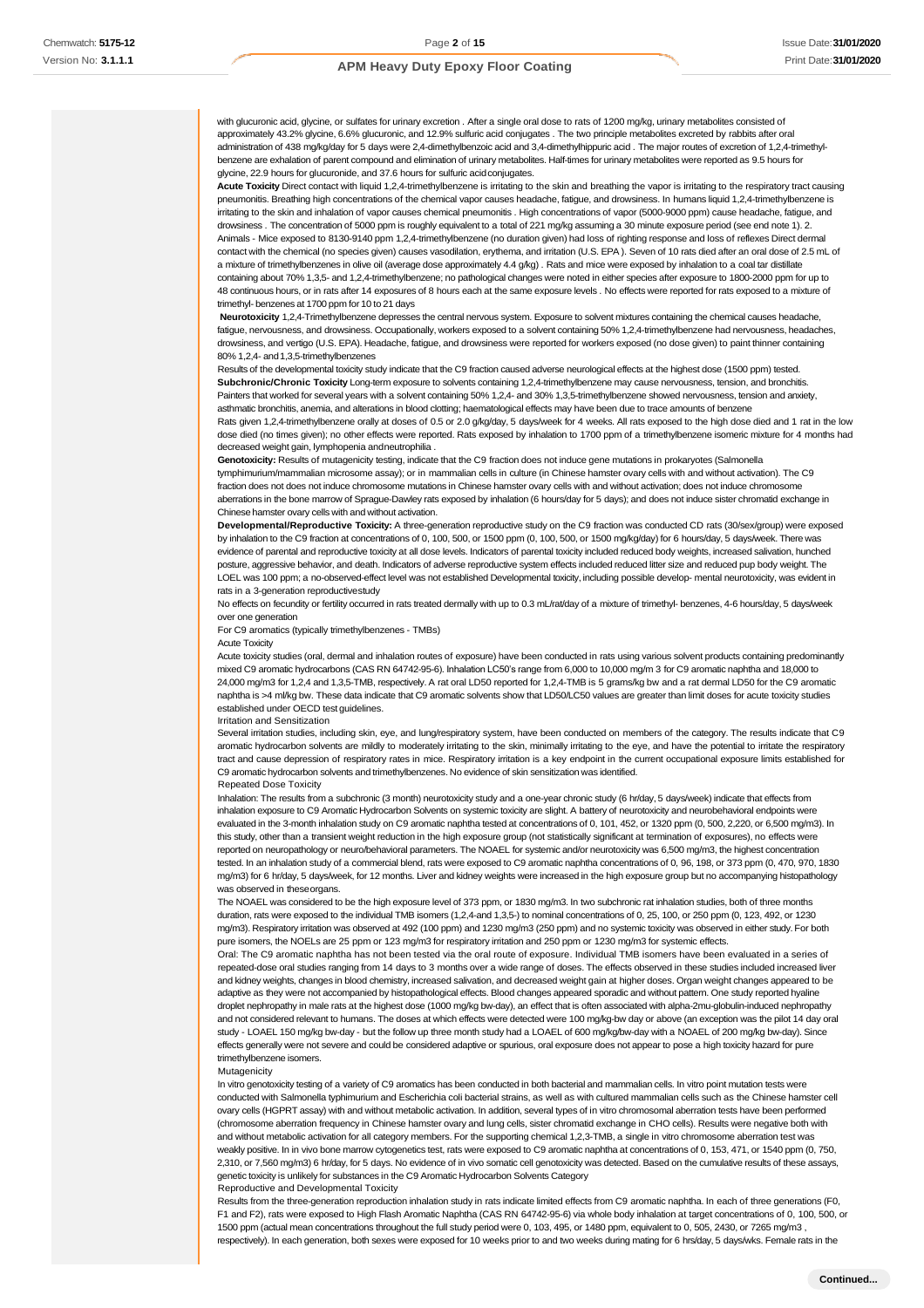| females); body weights at 495 ppm were also reduced significantly (by 13% in males and 15% in females). The male rats in the 495 ppm exposed group<br>had a 12% decrease in body weight gain when adjusted for initial body weight when compared to controls. Based on reduced body weight observed, the<br>overall systemic toxicity LOAEC is 495 ppm (2430 mg/m3).<br>Reproductive Toxicity-Effects on Parental Generations: There were no pathological changes noted in the reproductive organs of any animal of the F0, F1,<br>or F2 generation. No effects were reported on sperm morphology, gestational period, number of implantation sites, or post-implantation loss in any<br>generation. Also, there were no statistically or biologically significant differences in any of the reproductive parameters, including: number of mated<br>females, copulatory index, copulatory interval, number of females delivering a litter, number of females delivering a live litter, or male fertility in the F0 or in<br>the F2 generation. Male fertility was statistically significantly reduced at 1480 ppm in the F1 rats. However, male fertility was not affected in the F0 or in the<br>F2 generations; therefore, the biological significance of this change is unknown and may or may not be attributed to the test substance. No reproductive<br>effects were observed in the F0 or F1 dams exposed to 1480 ppm (7265 mg/m3). Due to excessive mortality at the highest concentration (1480 ppm, only<br>six dams available) in the F2 generation,, a complete evaluation is precluded. However, no clear signs of reproductive toxicity were observed in the F2<br>generation. Therefore, the reproductive NOAEC is considered 495 ppm (2430 mg/m3), which excludes analysis of the highest concentration due to<br>excessive mortality.<br>Developmental Toxicity - Effects on Pups: Because of significant matemal toxicity (including mortality) in dams in all generations at the highest<br>concentration (1480 ppm), effects in offspring at 1480 ppm are not reported here. No significant effects were observed in the F1 and F2 generation<br>offspring at 103 or 495 ppm. However, in F3 offspring, body weights and body weight gain were reduced by ~ 10-11% compared with controls at 495 ppm<br>for approximately a week (PND 14 through 21). Maternal body weight was also depressed by $\sim$ 12% throughout the gestational period compared with<br>controls. The overall developmental LOAEC from this study is 495 ppm (2430 mg/m3) based on the body weights reductions observed in the F3 offspring.<br>Conclusion: No effects on reproductive parameters were observed at any exposure concentration, although a confident assessment of the group exposed at<br>the highest concentration was not possible. A potential developmental effect (reduction in mean pup weight and weight gain) was observed at a<br>concentration that was also associated with maternal toxicity.<br>The material may be irritating to the eye, with prolonged contact causing inflammation. Repeated or prolonged exposure to irritants may produce<br>conjunctivitis.<br>The material may cause skin irritation after prolonged or repeated exposure and may produce on contact skin redness, swelling, the production of vesicles,<br>scaling and thickening of the skin.<br>Not available. Refer to individual constituents. |                                                                                                                                                       |
|-----------------------------------------------------------------------------------------------------------------------------------------------------------------------------------------------------------------------------------------------------------------------------------------------------------------------------------------------------------------------------------------------------------------------------------------------------------------------------------------------------------------------------------------------------------------------------------------------------------------------------------------------------------------------------------------------------------------------------------------------------------------------------------------------------------------------------------------------------------------------------------------------------------------------------------------------------------------------------------------------------------------------------------------------------------------------------------------------------------------------------------------------------------------------------------------------------------------------------------------------------------------------------------------------------------------------------------------------------------------------------------------------------------------------------------------------------------------------------------------------------------------------------------------------------------------------------------------------------------------------------------------------------------------------------------------------------------------------------------------------------------------------------------------------------------------------------------------------------------------------------------------------------------------------------------------------------------------------------------------------------------------------------------------------------------------------------------------------------------------------------------------------------------------------------------------------------------------------------------------------------------------------------------------------------------------------------------------------------------------------------------------------------------------------------------------------------------------------------------------------------------------------------------------------------------------------------------------------------------------------------------------------------------------------------------------------------------------------------------------------------------------------------------------------------------------------------------------------------------------------------------------------------------------------------------------------------------------------------------------------------------------------------------------------------------------------------------------------------------------------------------------------------------------------------------------------------------------------------------------------------------------------------------------------------------------------------------------------------------------------------------------------------------------------------------------------------|-------------------------------------------------------------------------------------------------------------------------------------------------------|
| exposed due to concerns for toxicity, and 30/sex/group were randomly selected for mating, except that all survivors were used at 1480 ppm. F3 litters were<br>not exposed directly and were sacrificed on lactation day 21.<br>Systemic Effects on Parental Generations:<br>The F0 males showed statistically and biologically significantly decreased mean body weight by ~15% at 1480 ppm when compared with controls. Seven<br>females died or were sacrificed in extremis at 1480 ppm. The F0 female rats in the 495 ppm exposed group had a 13% decrease in body weight gain when<br>adjusted for initial body weight when compared to controls. The F1 parents at 1480 ppm had statistically significantly decreased mean body weights (by<br>~13% (females) and 22% (males)), and locomotor activity. F1 parents at 1480 ppm had increased ataxia and mortality (six females). Most F2 parents<br>(70/80) exposed to 1480 ppm died within the first week. The remaining animals survived throughout the rest of the exposure period. At week 4 and<br>continuing through the study, F2 parents at 1480 ppm had statistically significant mean body weights much lower than controls (~33% for males; ~28% for                                                                                                                                                                                                                                                                                                                                                                                                                                                                                                                                                                                                                                                                                                                                                                                                                                                                                                                                                                                                                                                                                                                                                                                                                                                                                                                                                                                                                                                                                                                                                                                                                                                                                                                                                                                                                                                                                                                                                                                                                                                                                                                                                                                                                                | (PND) 22. In the F0 and F1 parental generations, 30 rats/sex/group were exposed and mated. However, in the F2 generation, 40/sex/group were initially |



*– Data available but does not fill the criteria for classification*

*– Data Not Available to makeclassification*  $\varnothing$ 

**SECTION 12 ECOLOGICAL INFORMATION**

## **Toxicity**

For Aromatic Substances Series:

Environmental Fate: Large, molecularly complex polycyclic aromatic hydrocarbons, or PAHs, are persistent in the environment longer than smaller PAHs.

Atmospheric Fate: PAHs are 'semi-volatile substances" which can move between the atmosphere and the Earth's surface in repeated, temperature-driven cycles of deposition and volatilization. Terrestrial Fate: BTEX compounds have the potential to move through soil and contaminate ground water, and their vapors are highly flammable and explosive.

Ecotoxicity - Within an aromatic series, acute toxicity increases with increasing alkyl substitution on the aromatic nucleus. The order of most toxic to least in a study using grass shrimp and brown shrimp was dimethylnaphthalenes > methylnaphthalenes >naphthalenes. Anthrcene is a phototoxic PAH. UV light greatly increases the toxicity of anthracene to bluegill sunfish. Biological resources in strong sunlight are at more risk than those that are not. PAHs in general are more frequently associated with chronic risks.

Reactive diluents generally have a low to moderate potential for bioconcentration (tendency to accumulate in the food chain) and a high to very high potential for mobility in soil. Small amounts that escape to the atmosphere will photodegrade.

They would not be expected to persist in the environment.

Most reactive diluents should be considered slightly to moderately toxic to aquatic organisms on an acute basis while some might also be considered harmful to the environment. Reactive diluents which are only slightly soluble in water and do not evaporate quickly are expected to sink to the bottom or float to the top, depending on the density, where they would be expected to biodegrade slowly.

**DO NOT** discharge into sewer or waterways.

#### **Persistence and degradability**

| Ingredient             | Persistence: Water/Soil        | Persistence: Air              |
|------------------------|--------------------------------|-------------------------------|
| xylene                 | $HIGH$ (Half-life = 360 days)  | LOW (Half-life $= 1.83$ days) |
| methyl isobutyl ketone | $HIGH$ (Half-life = 7001 days) | LOW (Half-life $= 1.9$ days)  |
| n-butanol              | LOW (Half-life $=$ 54 days)    | LOW (Half-life $=$ 3.65 days) |

#### **Bioaccumulative potential**

| Ingredient | <b>Pumulation</b>           |
|------------|-----------------------------|
| xylene     | $= 740$<br>$\sim$<br>$\sim$ |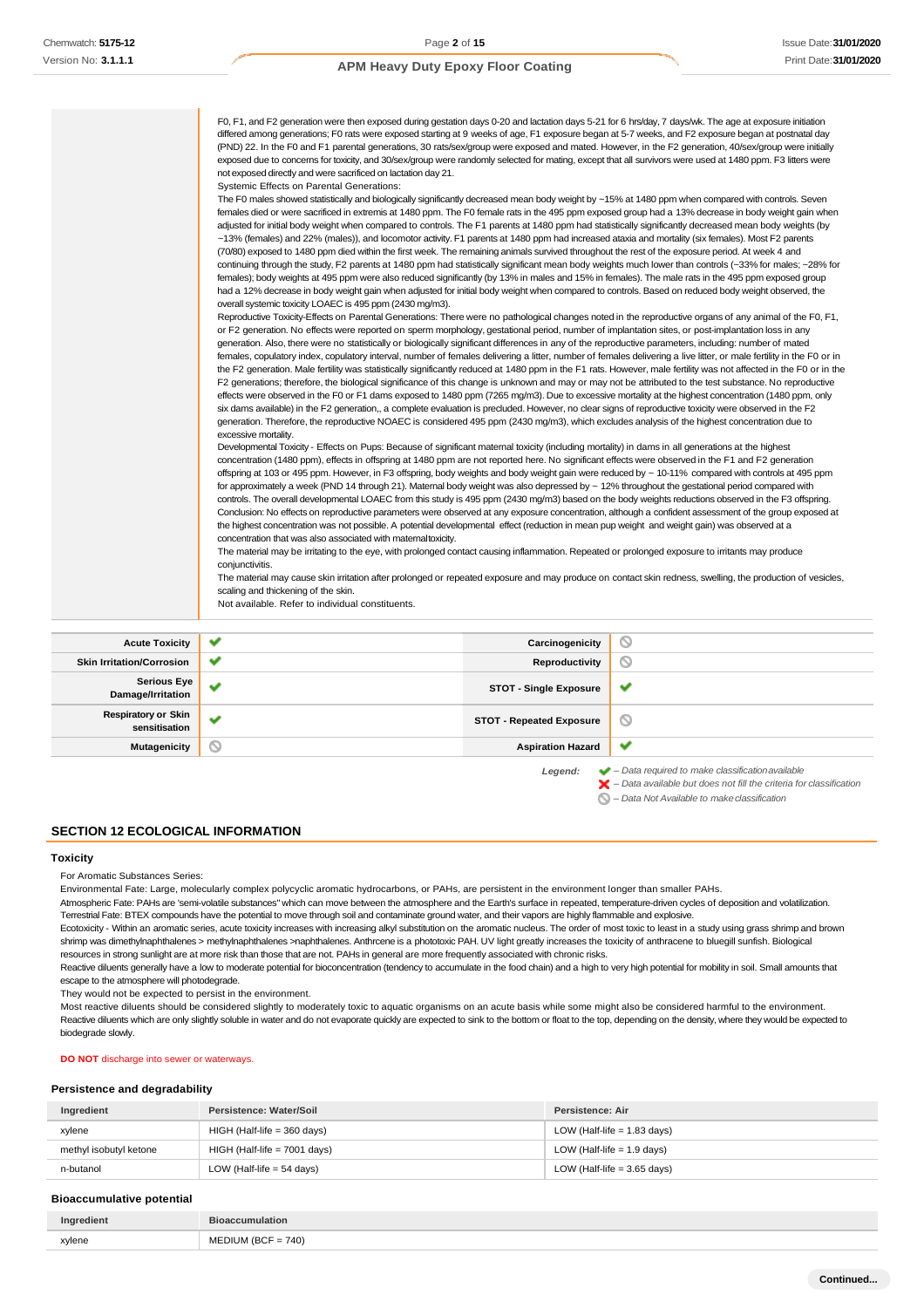| methyl isobutyl ketone | LOW (LogKOW = $1.31$ ) |
|------------------------|------------------------|
| n-butanol              | LOW (BCF = $64$ )      |
| Mobility in soil       |                        |
| Ingredient             | <b>Mobility</b>        |
| methyl isobutyl ketone | $LOW (KOC = 10.91)$    |

## **SECTION 13 DISPOSAL CONSIDERATIONS**

n-butanol MEDIUM (KOC = 2.443)

## **Waste treatment methods**

| Product / Packaging<br>disposal | Containers may still present a chemical hazard/ danger when empty.<br>٠<br>Return to supplier for reuse/ recycling if possible.<br>Otherwise:<br>If container can not be cleaned sufficiently well to ensure that residuals do not remain or if the container cannot be used to store the same product, then<br>puncture containers, to prevent re-use, and bury at an authorised landfill.<br>▶ Where possible retain label warnings and MSDS and observe all notices pertaining to the product.<br>Legislation addressing waste disposal requirements may differ by country, state and/ or territory. Each user must refer to laws operating in their area. In some<br>areas, certain wastes must be tracked.<br>A Hierarchy of Controls seems to be common - the user should investigate:<br>Reduction<br>$\blacktriangleright$ Reuse<br>$\blacktriangleright$ Recycling<br>Disposal (if all else fails)<br>This material may be recycled if unused, or if it has not been contaminated so as to make it unsuitable for its intended use. If it has been contaminated, it may be<br>possible to reclaim the product by filtration, distillation or some other means. Shelf life considerations should also be applied in making decisions of this type.<br>Note that properties of a material may change in use, and recycling or reuse may not always be appropriate.<br>DO NOT allow wash water from cleaning or process equipment to enter drains.<br>It may be necessary to collect all wash water for treatment before disposal.<br>In all cases disposal to sewer may be subject to local laws and regulations and these should be considered first. |
|---------------------------------|---------------------------------------------------------------------------------------------------------------------------------------------------------------------------------------------------------------------------------------------------------------------------------------------------------------------------------------------------------------------------------------------------------------------------------------------------------------------------------------------------------------------------------------------------------------------------------------------------------------------------------------------------------------------------------------------------------------------------------------------------------------------------------------------------------------------------------------------------------------------------------------------------------------------------------------------------------------------------------------------------------------------------------------------------------------------------------------------------------------------------------------------------------------------------------------------------------------------------------------------------------------------------------------------------------------------------------------------------------------------------------------------------------------------------------------------------------------------------------------------------------------------------------------------------------------------------------------------------------------------------------------------------------------|
|                                 |                                                                                                                                                                                                                                                                                                                                                                                                                                                                                                                                                                                                                                                                                                                                                                                                                                                                                                                                                                                                                                                                                                                                                                                                                                                                                                                                                                                                                                                                                                                                                                                                                                                               |
|                                 |                                                                                                                                                                                                                                                                                                                                                                                                                                                                                                                                                                                                                                                                                                                                                                                                                                                                                                                                                                                                                                                                                                                                                                                                                                                                                                                                                                                                                                                                                                                                                                                                                                                               |
|                                 |                                                                                                                                                                                                                                                                                                                                                                                                                                                                                                                                                                                                                                                                                                                                                                                                                                                                                                                                                                                                                                                                                                                                                                                                                                                                                                                                                                                                                                                                                                                                                                                                                                                               |
|                                 |                                                                                                                                                                                                                                                                                                                                                                                                                                                                                                                                                                                                                                                                                                                                                                                                                                                                                                                                                                                                                                                                                                                                                                                                                                                                                                                                                                                                                                                                                                                                                                                                                                                               |
|                                 | • Where in doubt contact the responsible authority.                                                                                                                                                                                                                                                                                                                                                                                                                                                                                                                                                                                                                                                                                                                                                                                                                                                                                                                                                                                                                                                                                                                                                                                                                                                                                                                                                                                                                                                                                                                                                                                                           |
|                                 | Recycle wherever possible.                                                                                                                                                                                                                                                                                                                                                                                                                                                                                                                                                                                                                                                                                                                                                                                                                                                                                                                                                                                                                                                                                                                                                                                                                                                                                                                                                                                                                                                                                                                                                                                                                                    |
|                                 | • Consult manufacturer for recycling options or consult local or regional waste management authority for disposal if no suitable treatment or disposal facility<br>can be identified.                                                                                                                                                                                                                                                                                                                                                                                                                                                                                                                                                                                                                                                                                                                                                                                                                                                                                                                                                                                                                                                                                                                                                                                                                                                                                                                                                                                                                                                                         |
|                                 | Dispose of by: burial in a land-fill specifically licenced to accept chemical and / or pharmaceutical wastes or Incineration in a licenced apparatus (after<br>admixture with suitable combustible material).                                                                                                                                                                                                                                                                                                                                                                                                                                                                                                                                                                                                                                                                                                                                                                                                                                                                                                                                                                                                                                                                                                                                                                                                                                                                                                                                                                                                                                                 |
|                                 | • Decontaminate empty containers. Observe all label safeguards until containers are cleaned and destroyed.                                                                                                                                                                                                                                                                                                                                                                                                                                                                                                                                                                                                                                                                                                                                                                                                                                                                                                                                                                                                                                                                                                                                                                                                                                                                                                                                                                                                                                                                                                                                                    |

## **SECTION 14 TRANSPORT INFORMATION**

## **Labels Required**



**Marine Pollutant** NO

#### **Land transport (UN)**

| <b>UN number</b>             | 1263                                                                                                                                                                                          |
|------------------------------|-----------------------------------------------------------------------------------------------------------------------------------------------------------------------------------------------|
| Packing group                | $\mathbf{H}$                                                                                                                                                                                  |
| UN proper shipping name      | PAINT (including paint, lacquer, enamel, stain, shellac, varnish, polish, liquid filler and liquid lacquer base) or PAINT RELATED MATERIAL (including paint<br>thinning or reducing compound) |
| <b>Environmental hazard</b>  | No relevant data                                                                                                                                                                              |
| Transport hazard class(es)   | Class<br>3<br>Subrisk<br>Not Applicable                                                                                                                                                       |
| Special precautions for user | Special provisions<br>163;367<br>5L<br>Limited quantity                                                                                                                                       |

## **Air transport (ICAO-IATA / DGR)**

| UN number                   | 1263                                                             |                                                                                                                                                                       |
|-----------------------------|------------------------------------------------------------------|-----------------------------------------------------------------------------------------------------------------------------------------------------------------------|
| Packing group               | Ш                                                                |                                                                                                                                                                       |
| UN proper shipping name     | reducing compounds)                                              | Paint (including paint, lacquer, enamel, stain, shellac, varnish, polish, liquid filler and liquid lacquer base); Paint related material (including paint thinning or |
| <b>Environmental hazard</b> | No relevant data                                                 |                                                                                                                                                                       |
| Transport hazard class(es)  | <b>ICAO/IATA Class</b><br>ICAO / IATA Subrisk<br><b>ERG Code</b> | 3<br>Not Applicable<br>3L                                                                                                                                             |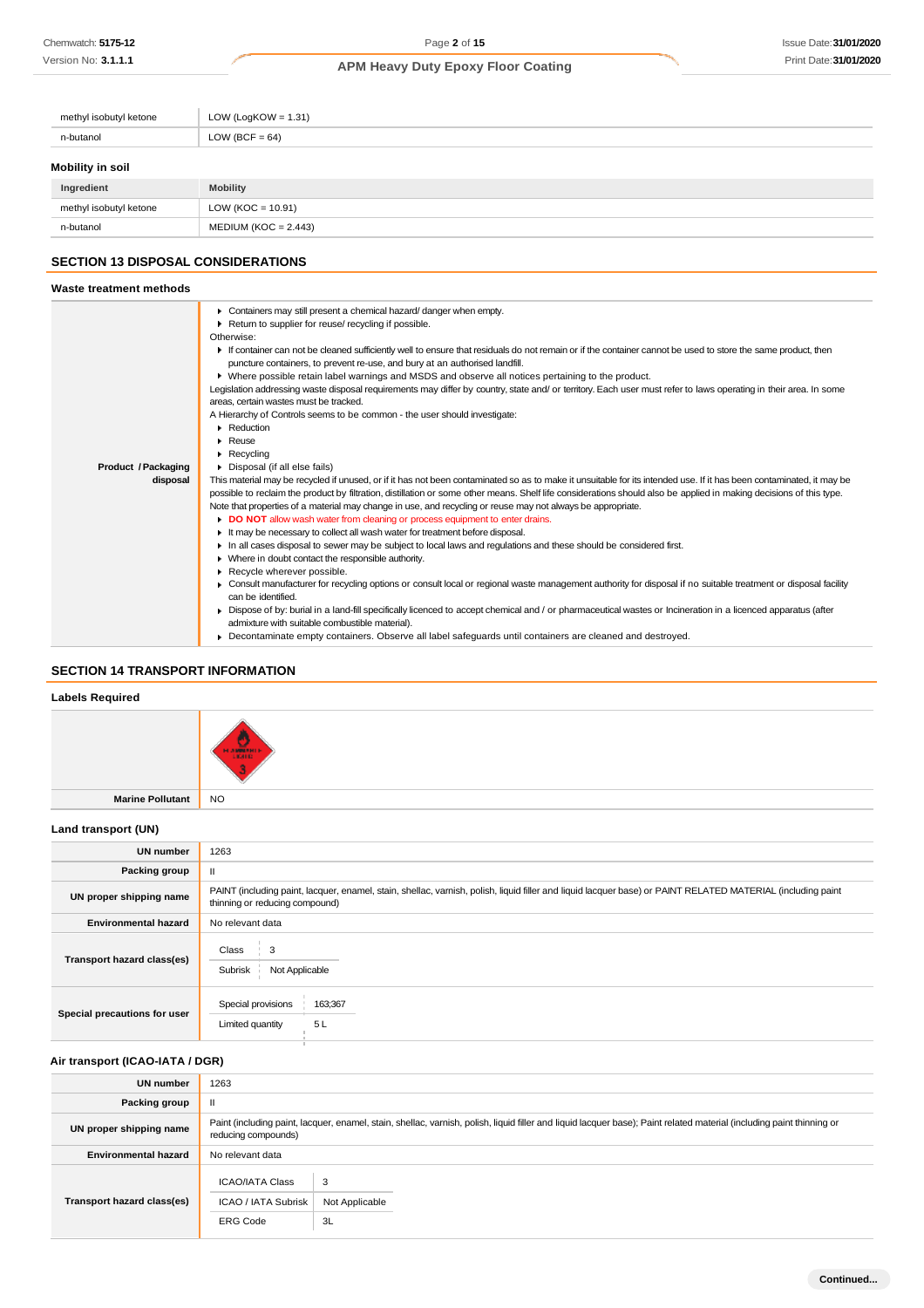|                              | Special provisions                                        | A3 A72 A192 |
|------------------------------|-----------------------------------------------------------|-------------|
|                              | Cargo Only Packing Instructions                           | 364         |
|                              | Cargo Only Maximum Qty / Pack                             | 60 L        |
| Special precautions for user | Passenger and Cargo Packing Instructions                  | 353         |
|                              | Passenger and Cargo Maximum Qty / Pack                    | 5 L         |
|                              | Passenger and Cargo Limited Quantity Packing Instructions | Y341        |
|                              | Passenger and Cargo Limited Maximum Qty / Pack            | 1 L         |

#### **Sea transport (IMDG-Code / GGVSee)**

| <b>UN number</b>             | 1263                                                                                                                                                                                          |                          |  |  |
|------------------------------|-----------------------------------------------------------------------------------------------------------------------------------------------------------------------------------------------|--------------------------|--|--|
| Packing group                | $\mathbf{I}$                                                                                                                                                                                  |                          |  |  |
| UN proper shipping name      | PAINT (including paint, lacquer, enamel, stain, shellac, varnish, polish, liquid filler and liquid lacquer base) or PAINT RELATED MATERIAL (including paint<br>thinning or reducing compound) |                          |  |  |
| <b>Environmental hazard</b>  | Not Applicable                                                                                                                                                                                |                          |  |  |
| Transport hazard class(es)   | <b>IMDG Class</b><br>3<br><b>IMDG Subrisk</b>                                                                                                                                                 | Not Applicable           |  |  |
| Special precautions for user | <b>EMS Number</b><br>Special provisions<br><b>Limited Quantities</b>                                                                                                                          | $F-E$ , S-E<br>163<br>5L |  |  |

#### **Transport in bulk according to Annex II of MARPOL 73 / 78 and the IBC code**

| Source                                                                                | Ingredient             | <b>Pollution Category</b> |
|---------------------------------------------------------------------------------------|------------------------|---------------------------|
| IMO MARPOL 73/78 (Annex<br>II) - List of Noxious Liquid<br>Substances Carried in Bulk | xylene                 | $\sqrt{}$                 |
| IMO MARPOL 73/78 (Annex<br>II) - List of Noxious Liquid<br>Substances Carried in Bulk | methyl isobutyl ketone | <u>_</u>                  |

### **SECTION 15 REGULATORY INFORMATION**

| Safety, health and environmental regulations / legislation specific for the substance or mixture |  |  |  |  |  |  |  |  |
|--------------------------------------------------------------------------------------------------|--|--|--|--|--|--|--|--|
|--------------------------------------------------------------------------------------------------|--|--|--|--|--|--|--|--|

#### **BISPHENOL A/ BISPHENOL A DIGLYCIDYL ETHER POLYMER(25036-25-3) IS FOUND ON THE FOLLOWING REGULATORY LISTS**

Not Applicable

## **XYLENE(1330-20-7) IS FOUND ON THE FOLLOWING REGULATORY LISTS**

| International Agency for Research on Cancer (IARC) - Agents Classified by the IARC | Singapore Permissible Exposure Limits of Toxic Substances |
|------------------------------------------------------------------------------------|-----------------------------------------------------------|
| Monographs                                                                         |                                                           |

#### **METHYL ISOBUTYL KETONE(108-10-1) IS FOUND ON THE FOLLOWING REGULATORY LISTS**

Singapore Permissible Exposure Limits of Toxic Substances International Agency for Research on Cancer (IARC) - Agents Classified by the IARC Monographs

#### **N-BUTANOL(71-36-3) IS FOUND ON THE FOLLOWING REGULATORY LISTS**

Singapore Permissible Exposure Limits of Toxic Substances

#### **C9-AROMATIC HYDROCARBON SOLVENT(64742-95-6.) IS FOUND ON THE FOLLOWING REGULATORY LISTS**

Not Applicable

| <b>National Inventory</b>               | <b>Status</b>                                                                                                                                                                                       |
|-----------------------------------------|-----------------------------------------------------------------------------------------------------------------------------------------------------------------------------------------------------|
| Australia - AICS                        | Y                                                                                                                                                                                                   |
| Canada - DSL                            | Y                                                                                                                                                                                                   |
| Canada - NDSL                           | N (n-butanol; xylene; bisphenol A/ bisphenol A diglycidyl ether polymer; methyl isobutyl ketone; C9-aromatic hydrocarbon solvent)                                                                   |
| China - IECSC                           | Y                                                                                                                                                                                                   |
| Europe - EINEC / ELINCS /<br><b>NLP</b> | N (bisphenol A/ bisphenol A diglycidyl ether polymer)                                                                                                                                               |
| Japan - ENCS                            | Y                                                                                                                                                                                                   |
| Korea - KECI                            | Y                                                                                                                                                                                                   |
| New Zealand - NZIoC                     | Y                                                                                                                                                                                                   |
| Philippines - PICCS                     | Y                                                                                                                                                                                                   |
| USA - TSCA                              | Y                                                                                                                                                                                                   |
| Legend:                                 | $Y = All$ ingredients are on the inventory $N = Not$ determined or one or more ingredients are not on the inventory and are not exempt from listing(see specific<br><i>ingredients in brackets)</i> |